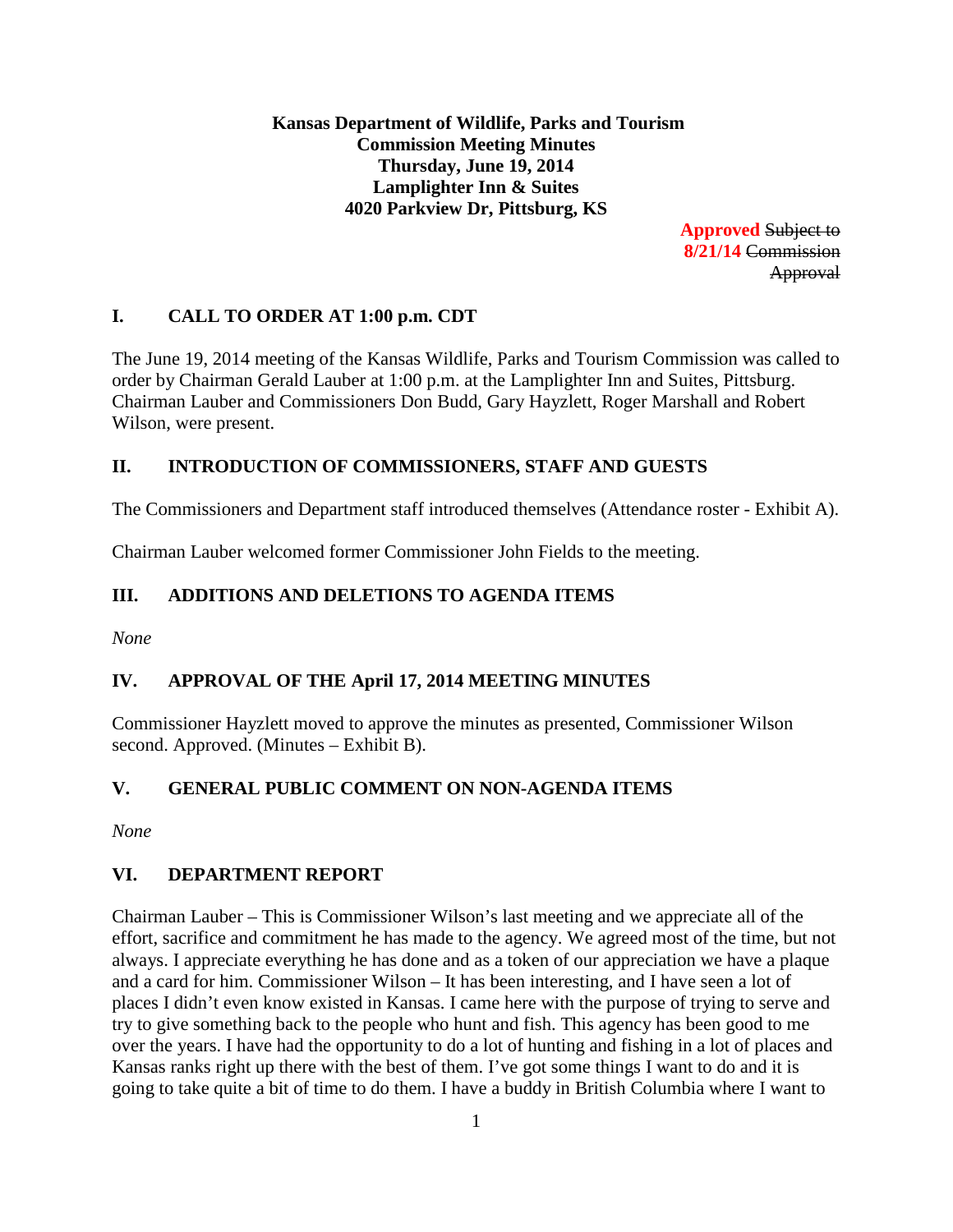go hunting for a month and fishing opportunities out of the country; so I will be busy, but if anybody needs anything give me a holler.

### **A. Secretary's Remarks**

1. Agency and State Fiscal Status – Robin Jennison, Secretary, presented this update to the Commission. Before I get started; on behalf of myself and the department I would like to thank Robert for his service to not only the natural resources of Kansas, but the hunters and anglers. One of the things I appreciate about this Commission is the ability to be at the Commission meetings for the last four years, all of these gentlemen have heartfelt feelings for our natural resources and hunting and angling opportunities. The chairman alluded to that we don't agree all the time, but everybody is working from the heart. Appreciate you Robert, and your service to the state.

As we are coming to a close of our fiscal year as well as the state's; we have had our first meeting with the new budget director, Shawn Sullivan who was previously the Secretary of the Dept of Aging. There is not going to be a lot of changes on our budget from the standpoint of Administration. The indication was that they are not going to be asking us for any reduced resources, which is an important fact as the revenues have not come in like the estimates. The economy is still recovering nationally and we are seeing the same thing other states are seeing. We are starting a new two-year budget cycle in earnest; last year the Governor said we were going to have a two-year cycle so we will have the same budget as last year for FY15 starting on July 1; but is wasn't really something the agency constructed. This is the first time we will actually be looking two years down the road to try and develop our budget. The first budget we put together is one that starts a year from July 1 so we will be trying to anticipate costs for over two years out so that is going to create some challenges, but will be good for the agency and the state in the long run. I gave you a shortened version of this document at the last meeting (Exhibit C) and the first one is the park fee fund and I have highlighted what we are looking at; we have been making comparisons since FY11, it has steadily gone up and our balances have increased significantly in part from the two strategies we have had. We have paid off cabins and the gross revenues in our Cabin Fee Fund (CFF) have not come up that much because we have not added any cabins; in FY11 it was \$86,000 and to date \$727,000, so a significant amount of revenue to the agency by paying those off and allowed parks to comply with what the Legislature has done and reduce use of tax money. Originally, parks got their money from State General Fund (SGF) but now is Economic Development Investment Funds (EDIF) money. The last document I want to bring to your attention to is the wildlife fee fund (WFF), previous administrations have done a great job for the department. If you look at this I would guess we will come in around \$23.5 million, less than what we had last fiscal year. Our revenues have not been bad considering just how devastating the weather has been out west and what it has done to the natural resources and the pheasant harvest out there. What Kansas has done over the last 20 years in terms of diversity for hunters and anglers. There are still opportunities for people here and that is proven by the fact that our revenues are still significant and we are still selling licenses and we are going to be able to match the revenue from the Pittman/Robinson (PR) and Dingle/Johnson (DJ) funds. If you look at us compared to other states in the middle of the country we are staying fairly stable. Chairman Lauber – Was it last year that the PR money was elevated because of the gun and ammunition sales? Jennison – The last several years it has been going up. The estimates they made for last year were increased so that still may be the case, not sure when that will level off.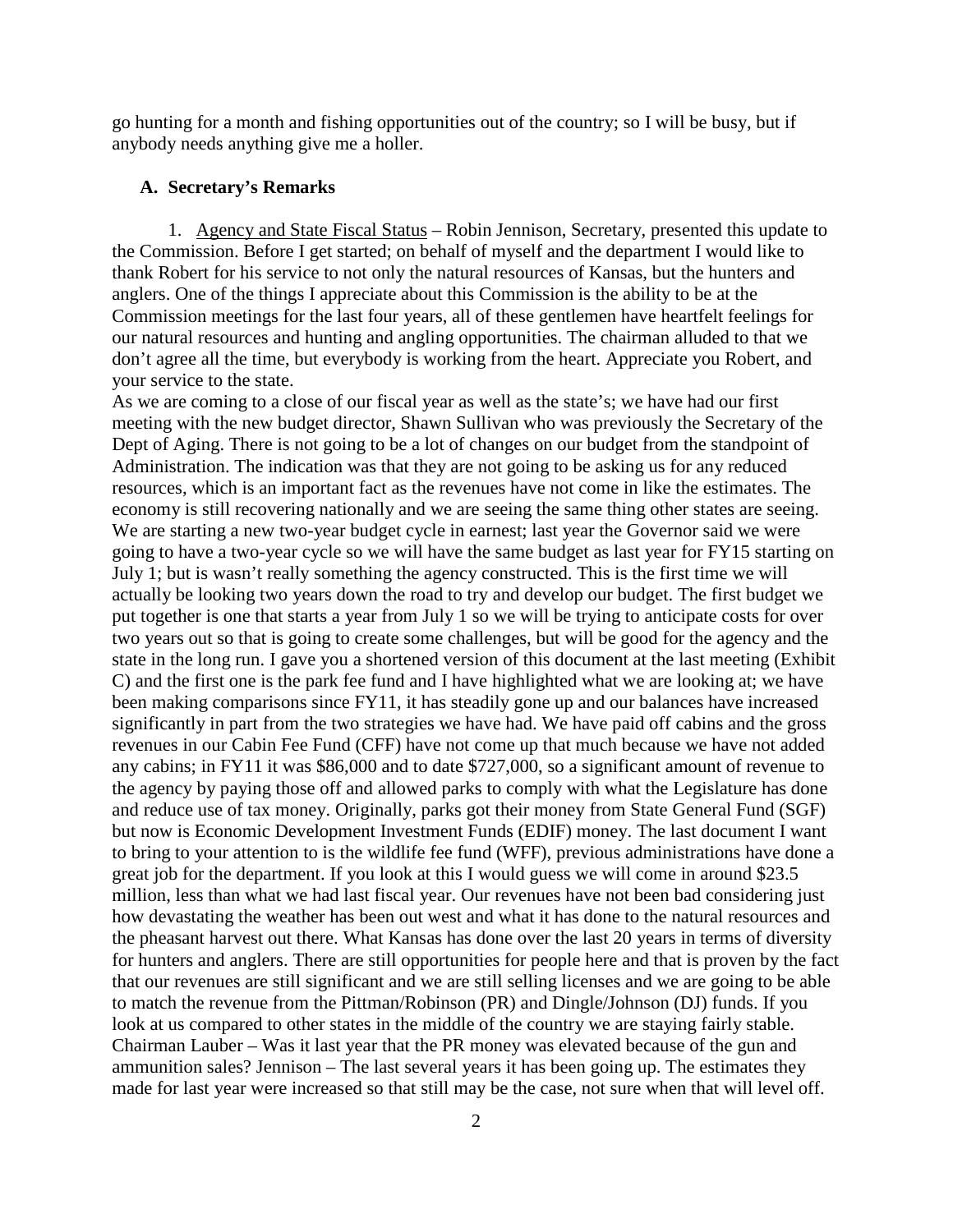Commissioner Marshall – At our next meeting could we see what that amount of money looks like on a graph like this? Jennison – How much income we are getting? Commissioner Marshall – Yes, the past two or three years, it is nice to know the income streams. Is money going to WFF totally from licenses and game tags? Cindy Livingston – Yes. Commissioner Marshall – That is a testament of the diversity of the hunting and fishing opportunities we have in this state, different than a community who puts all of their eggs in one basket. Jennison – I will have federal aid guys put a graph together of how much federal aid we qualify for; you can make that out from the next part, it depicts when grants actually are sent to get reimbursed from these monies, but I will try to get something more self explanatory. Commissioner Budd - Have we ever designated how many of those fee fund dollars are resident and nonresident? Jennison – We went over 50 percent on nonresident sales the second year I was here, I think we are up to 60 percent in dollar amount. Commissioner Budd – The PFF and CFF are separate things? Jennison – Yes. Commissioner Budd – Whoever is doing that is doing a tremendous job. Jennison – We continue to run parks with a shortage of FTE and we are trying to get those up but are purposely slow at filling positions, but at some point are going to have to get those positions filled. Commissioner Budd – In taking that \$1.7 million to pay off those cabins, you are going to recoup those dollars in no time. Do you project, on resident licenses and tags, that we will continue to see an increase in nonresident tags and a decrease in resident tags? Jennison – We are projecting revenues and will make recommendations based on those. Commissioner Budd – Does that echo with other states, that 50 percent of license sales are nonresident? Jennison – I can't tell you that. I would guess some higher and some lower, but we can find out. Commissioner Budd – Huge benefit in the state for economic dollars as well. Tymeson – Not 50 percent of total licenses sold, but 50 percent of the revenue dollars.

2. 2014 Legislative Update – Chris Tymeson, chief legal counsel, presented this update to the Commission (Exhibit D). Finished up second year of two-year cycle in the legislature: 2013 bills passed and signed by the Governor: SB57 -- related to domestic cervids, which are permitted under the Kansas Department of Agriculture. The bill amended the statute to allow our department to offer assistance in implementing and enforcing laws governing domesticated deer. SB74 -- prohibited the Department of Corrections from producing modular homes, including KDWPT cabins, so we requested an exemption to allow DOC to produce the cabins being placed in state parks, state fishing lakes and wildlife areas. This bill was amended to protect the KDWPT cabin program. Commissioner Marshall – Did we get the exemption? Tymeson – Yes, we did. SB83 – Is a bill I have worked on for the 15 years I have been here and deals with vessel taxation and ultimately had to get a constitutional amendment passed that came back with a statute and we introduced the bill HB2244 and made it into SB83. Last year boats were taxed on 30 percent of evaluation. Next year it will be 11.5 percent and 5 percent in 2015 and thereafter; ultimately one sixth of what it was three years ago. HB2030 –dealt with "Wounded Warrior Deer Permits" which allows us to issue up to 10 permits to disabled veterans. HB2052 – firearms bill that dealt with unlawful discharge of a firearms within city limits, but allowed the discharge of a firearm to lawfully take wildlife if approved by KDWPT and the governing body of the city. Ultimately became much larger firearm-related bill but still includes original provisions related to unlawful discharge. HB2218 – dealt with boating under the influence bill and trying to make BUI and DUI laws for motor vehicles consistent. HB2244 – Became part of SB 83. Senate Resolution 1711 -- This resolution opposed the black-footed ferret programmatic harbor agreement and environmental assessment drafted by the U.S. Fish and Wildlife Service, which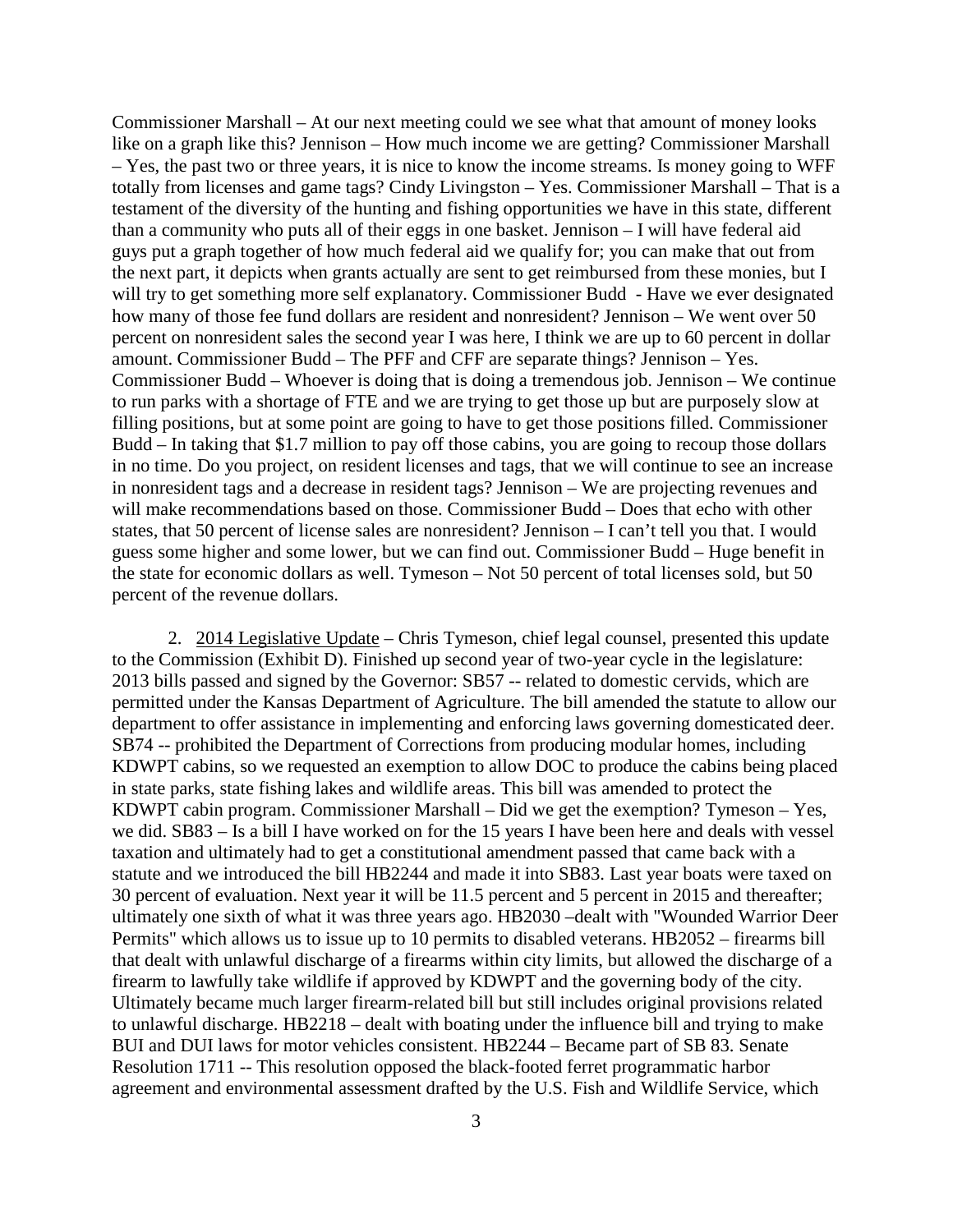involves black-footed ferrets that were reintroduced into Logan County in 2007. The resolution was referred to the Senate Committee on Natural Resources and passed the Senate as amended. In 2014, we had a number of bills I tracked, usually 100 to 120 bills a session with about 10-20 going to our website that directly impact our constituents or agency in some way. These were passed and signed by the Governor: SB272 – deals with controlled shooting areas and limitation that can be enrolled in a certain county, which was 3 percent, bill asked for no cap but was amended to retain cap but increase it to 5 percent. SB357 – department initiative that dealt with hunter education apprentice licenses or deferrals, each valid for the license year during which it was purchased, was amended to allow two separate deferrals, rather than the proposed three and was placed in conference committee. The conference committee agreed on two separate deferrals and placed provisions of other bills (SB366 and SB370 – land bills which required legislative support). They also included modified provisions of HB2538, which dictates what the department can do with unlawfully taken wildlife parts after awarded by the court. HB2051 dealing with prairie chickens, passed with minor modifications. Basically, it was a statement opposing the listing of the lesser prairie chicken. Commissioner Marshall – Back to 357, these deferrals of apprentice licenses are those available over-the-counter? Tymeson – It is just an apprentice license, if you don't have hunter education you can ask for that license at vendors. Commissioner Marshall – The state keeps track of how many of those you have? Tymeson – Correct. HB2422 -- cleaned up the definition of watercraft for the purpose of taxation, some boats that were inadvertently left off. HB2578 – broad gun bill that dealt with open carry and things like that and we had one small part that dealt with forfeited firearms to be used by our department for hunter education purposes. HB2595 – dealt with naming two state fossils; the tylosaurus and the pteranodon that are found in western Kansas and we supported this bill because it is important to use symbols to enhance the heritage of our state. We don't have a state fish and would like to see that get passed at some time. There were a number of bills that did not pass: SB50 -- required anyone born on or after Jan. 1, 1989 to complete an approved boater education course before operating a vessel without supervision. Current law exempts anyone 21 or older from education requirements. SB94 -- would have amended the definition of a firearm to exempt antique firearms including matchlock, flintlock and percussion cap muzzleloaders, making it consistent with the federal definition of firearms. SB223 – would have authorized the use of a crossbow by all hunters during big game archery season. Our regulations now allow that. SB281 -- would have removed the redbelly snake and smooth earth snake from the state Threatened and Endangered Species List established under the Nongame and Endangered Species Conservation Act. SB323 -- would have terminated conservation easements, prohibiting perpetual conservation easements. Which could have affected tax issues and many feel conservation easements have their place in protecting natural resources such as wetlands. SB366 and SB 370 -- were the two land bills that ended up in SB 357. SB447 – was the first version of the gun bill that didn't go anywhere. HB2076 -- would have given all honorably discharged veteran who resided in Kansas a free hunting and fishing license/permit, which would have had a fiscal impact on the department plus put that burden on other license buyers by making that pool smaller. Senate Sub. For HB2118 – when the snake bill did not make it out of committee this bill was proposed repealing the Kansas Nongame and Endangered Species Act. It was referred to Committee on Natural Sources and the committee recommended bill be passed. It was placed on Senate General Orders but was stricken from the calendar. HB2362 -- would have significantly amended provisions of the Kansas Nongame and Endangered Species Act again, making it akin to federal law and listed species. HB2473 – was another gun bill that got folded together into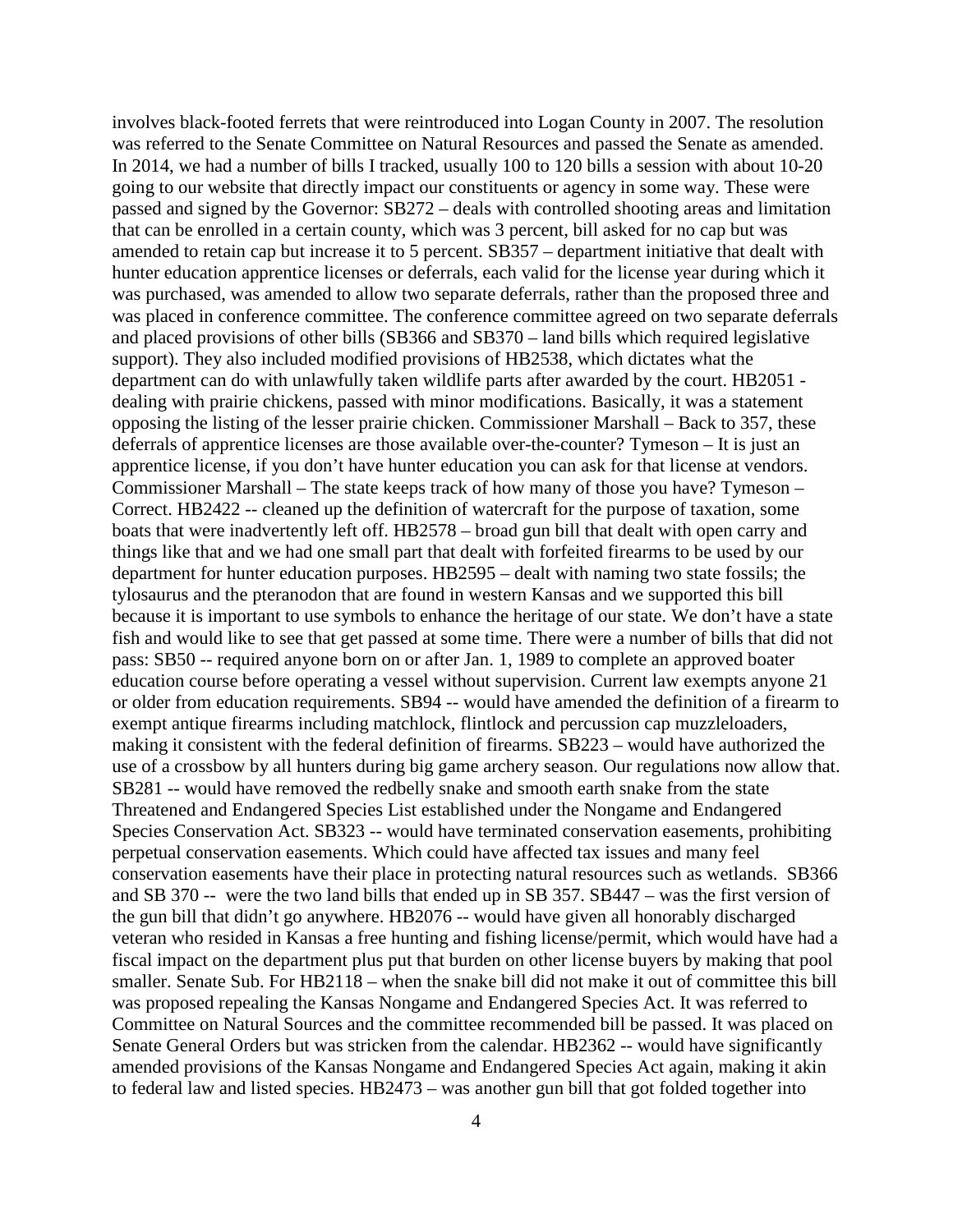HB2578. HB2538 -- would have amended ownership of wildlife in the state, and is now contained in the conference committee report in SB357. HB2626 -- would have authorized the department to use leashed tracking dogs to track and find dead, wounded or injured big game; which we have been working on since the beginning of the year (before bill was introduced). HB2627 -- would have exempted concealed carry permit holders from requirement of hunter education, which we opposed. HB2694 -- would have required written permission prior to hunting on any private land other than the landowner. Was onerous as even the landowner's children would have had to have written permission to hunt on that property, but some felt it was pro-landowner. HB2737 – came in very late and didn't get a hearing, it dealt with lions, tigers, leopards, jaguars, cheetahs, mountain lions, bears and all non-native, venomous snakes which we discussed 10 years ago, this would have added nonhuman primates and wolves to that list. I anticipate this bill to come back in some other form. A long session but came out fairly well at the end. Chairman Lauber – HB2538 and SB357, the one had to do with private ownership of wildlife which was not passed; which one took of the issue of ownership of antlers that were harvested illegally? Tymeson – It was HB2538, dealt with antlers of unlawfully taken wildlife and was in ownership of the wildlife section of law, which in the North American model of wildlife management that says the public owns wildlife managed in trust by the state, there is a whole long list of case law. That bill passed out fast out of the House, and there were 30 or 31 national conservation organizations came out in opposition to that. Ultimately it is not a question of ownership of wildlife, but a question of the disposition of evidence and what happens to evidence after a court case has been resolved. That is where it came out in SB357 and there are a number of provisions under statute; previously the department only had two options 1) to sell item at a public auction, or 2) can be used for scientific, educational or operational purposes. Now it would allow the department to offer a seized item, if unlawfully taken wildlife parts, to a landowner and added language that we could destroy the items.

#### **B. General Discussion**

1. Tourism Update – Linda Craghead, assistant secretary of Tourism and Parks, presented this update to the Commission. I don't know if any of you have had an opportunity to view any of the commercials that were kicked off in April promoting Kansas as a leisure tourism destination. We have had good feedback from targeted regions: Lincoln, Hastings and Kearney, Nebraska; Columbia and Jefferson City, Missouri; Kansas City Kansas and Missouri; Springfield and Joplin, Missouri; and Tulsa and Oklahoma City, Oklahoma. Targeted those areas to bring drive through tourism but to market Kansas as a whole. Ran in state advertising in Wichita, Topeka, Lawrence and Pittsburg to improve perception of Kansans as to what there is to do and see in Kansas. Had significant results based on the feedback we have received online and per phone calls for solicitation of further information. Our out of state campaign ran April 28 to May 25 and in state, April 21 to May 25 and depending on budget we do plan to expand that. In addition, we have focused on digital campaign which is focused on websites, using drive site campaign I already talked about; and Chicago, Illinois and focused on fishing, birding and kayaking there, with 3 million ad impressions in Chicago alone. In October we will be holding a large media event for outdoor activities in Kansas that are focused on hunting and birding; location is yet to be determined and will take place in latter part of October. We hope to partner with communities and CVBs, but also with retail marketplace partners and controlled shooting areas. Even though pheasant numbers are down, we want folks to know that this is a great place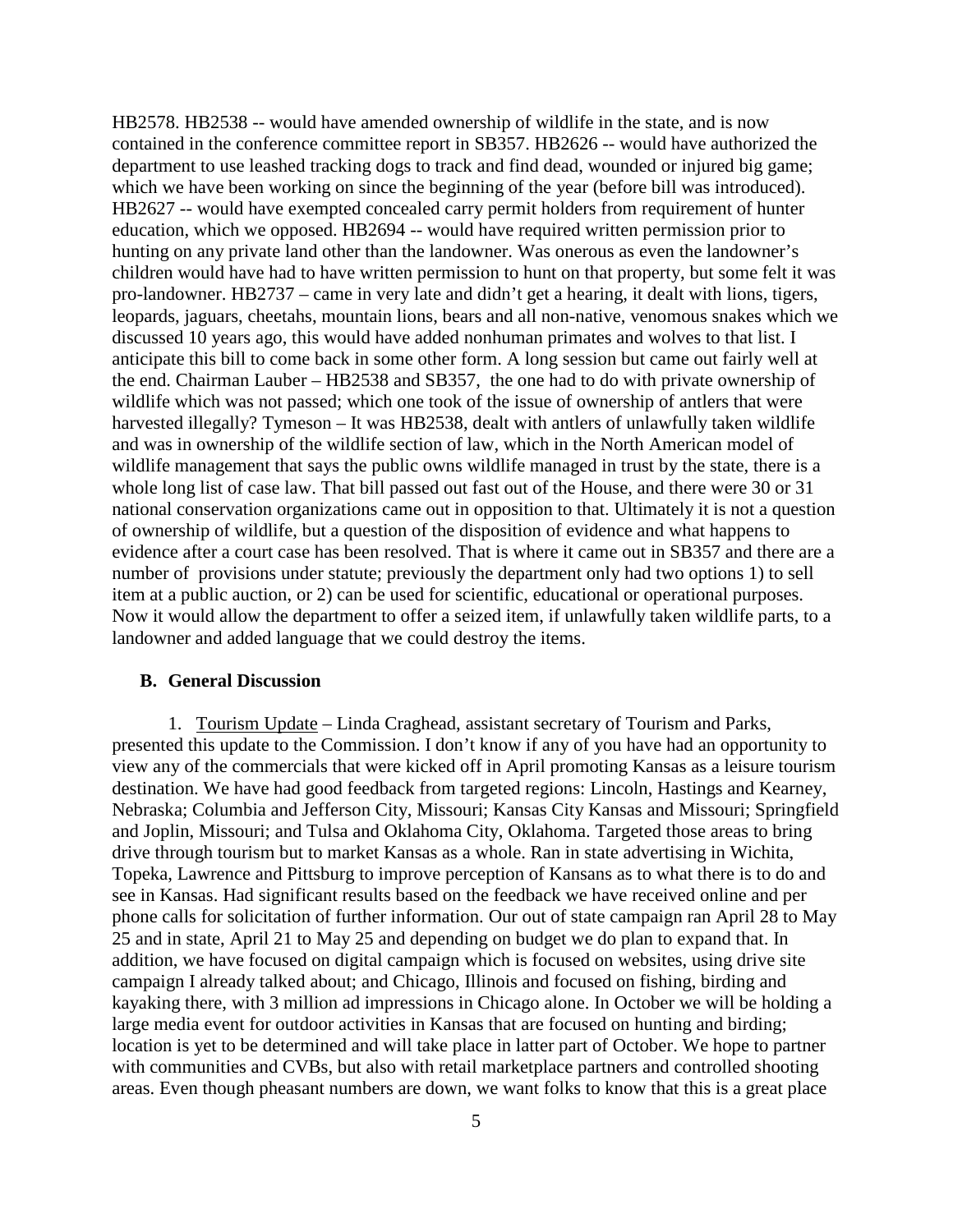to hunt and offers a lot of diversity. Hope to see out-of-state revenue continue to grow. For the first time we have partnered with television and hope to show the pheasant ad we have come up with. Sporting Dog USA and Jeff Bowler has a broad-based representation on the television spot and his focus is not only on upland game, but waterfowl, turkey and the diversity of game we have. His shows run nationwide and nationally. Partnering with Scott Linden to do Cabelas Upland road trip, destination Kansas, so we will be able to share some of those spots with you as well. Linda will highlight some parks things going on. We did just recently found out that Milford will host Cabela's national walleye championship next June. In tourism we don't have a large paid staff, but we rely heavily on a team that makes us affective at what we do. Introduced B.J. Harris, CVB director for Crawford County who did an amazing job of helping us host the national sporting clay competition.

B.J. Harris – Thank you for allowing me to talk. Excited about what is happening in tourism in Kansas. Pittsburg and Crawford County is experiencing our best year of tourism year in history; about 4,000 more hotel stays this year from last year, which is how we track how well we are doing. That equates to about \$300,000 to \$400,000 more in hotel and tax revenue; probably close to \$2-\$3 million in economic impact above what we were last year. Travel and tourism is about a \$13 million dollar industry here. We are fortunate to have Pittsburg State and an active city that gives us sports, which can also turn into some leisure opportunities and the outdoors (Mined Land WA, Crawford SP and Bone Creek Reservoir). Outdoors is not my expertise and has not been the focus of my office, but hope to try and expand that. One thing we have done to improve that is bring on Dave Goble from Crawford State Park to my advisory board to help us open our horizon for outdoor travel. The sporting clay championship, the U.S. Open that was held at Claythorne Lodge and we are fortunate to have good partnerships locally, which is actually in Cherokee County; but along with Labette County and Joplin, Missouri we were able to bring it together to promote event and help house the people. They had over 1,300 shooters from around the country and internationally. It was one of the largest and most successful U.S. opens for that event. They were actually able to open part of the Mined Land WA and shoot there so I commend KDWPT for allowing Claythorne folks to go on state property. We talk about partnerships, but about 18 months ago, Pittsburg State, City of Pittsburg, Crawford CVB and individuals were able to come together and fund an indoor track and field facility and we landed the indoor national championships for track and field for division two, so we will host two national championships, one in 2016 and one in 2018 and that was made possible by those partnerships. If we continue to partner locally and nationally we will be successful.

2. 2015 Turkey Regulations - Jim Pitman, wildlife biologist, presented this report to the Commission (Exhibit E). This is 115-25-5 and -6, the 2015 fall and spring turkey season. This past spring we sold 71,903 carcass tags, which is the second highest ever for the state, with last year being the high with 73,000. Typically 33,000 to 35,000 birds are harvested in the spring and expect it will be around there, once I get the data analyzed. The most recent fall season we sold 13,720, which has consistently been in that 10,000 to 15,000 range for the last seven or eight years; and usually harvest 5,000 to 7,000 birds. We have seen a bit of a recovery over the last couple of years in the eastern part of the state, but we bottomed out due to all of the wet weather and we have seen some recovery, but still not back up to the peak we had in the mid-2000s. The drought in the western part of the state has had the opposite affect and made production poor over the last couple of years. We haven't collected any reproductive information yet for this year, but concerned with all of the recent rain, which in the long run is a good thing, but it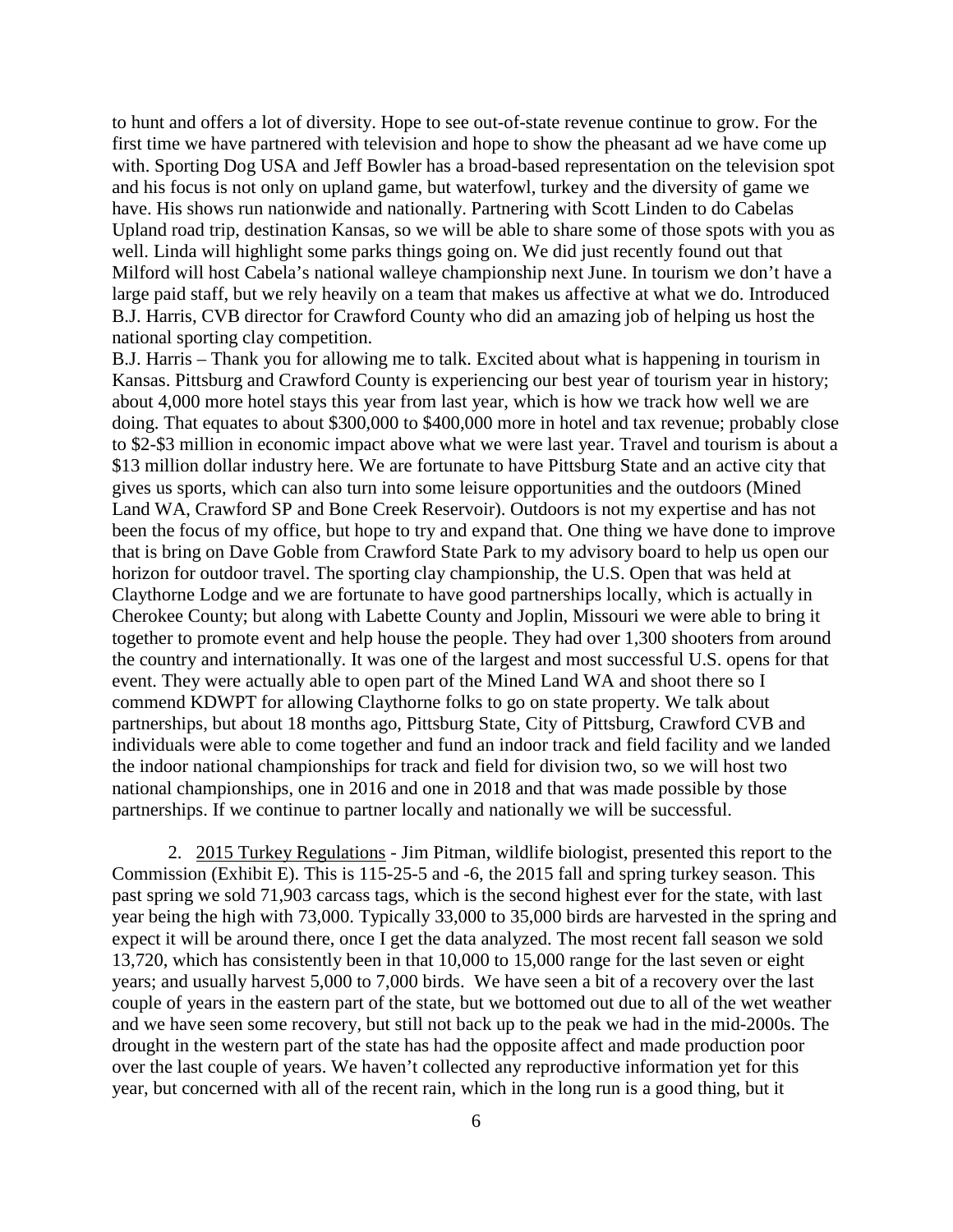coincided with peak time of hatching so in the short term may not beneficial. Two years ago the department adopted an adaptive harvest management strategy that helps guide recommendations we bring to the Commission. One of the triggers in that strategy is spring harvest which helps us set bag limits. No recommendation at this time, working on analyzing data and hope to have it done in next month or so and have our department committee meeting to bring recommendations to next meeting. Last fall we did already adopt some changes for this coming fall, reducing bag limit from four to one in three of our six management units (3, 5 and 6). The only unit that will still have a four-bird bag will be northcentral Kansas. We also adopted some changes for the spring season structure for next year to give youth and disabled hunters that first weekend in April to themselves and maintain next weekend for archery-only hunters. The regular firearm season would start the Wednesday following the second full weekend in April. Commissioner Marshall – Explain what happens when it gets too wet, is it just too cool for them to hatch or get flooded out or what happens? Pitman – A lot of people will assume that the nests are flooded, and some of that does occur, but the bigger impact is those little poults and chicks (for all game birds, not just turkeys) can't regulate their own body temperature so dependent on mom to keep them warm; when wet for extended period of time they get hypothermia even if it seems mild to us. Game birds are really sensitive, want wet in early spring to stimulate vegetation growth, but when it gets time for hatching you want it to be fairly dry at least for first few weeks of peak hatch. Commissioner Marshall – How did the moisture affect the timing of prairie chicken hatch? Pitman – Still too early to tell, but expecting average year reproductively; the rain this year will help production next year. Commissioner Marshall – Do game birds hatch at about the same time? Pitman – Prairie chickens, pheasants and turkeys are a little earlier, the end of May, first part of June; quail are end of June, first part of July and also have a higher reproduction potential because they can next multiple times and sometimes males incubate the nest and females will go off and initiate another nest. So quail have a longer nesting season, but are also the most sensitive to environmental condition changes.

3. Mined Land Restoration Project - David Jenkins, Mined Land Wildlife Area manager (Exhibit F, PowerPoint – Exhibit G). The Kansas Department of Health and Environment's Surface Mined Section in cooperation with KDWPT Mined Land WA staff, has completed about 90 percent of the strip mine we are working on. The Mined Land WA is about 14,500 acres located in Crawford and Cherokee counties where 70 percent of the area was surface mined for coal which gave the area neat topography. The coal mining process was devastating, but over time with high rain falls and warm temperatures, vegetation grows rapidly. Big Brutus is an 11 million-pound shovel that is a state museum and is located near the wildlife area near West Mineral. When they mine, they remove the top soil and shale (overburden) to expose the coal. They piled the overburden in dumps and at the end of the section they are mining they end up with a deep, long strip pits that typically have filled up with water and created tremendous fishery and wildlife habitat. One of the agencies we work closely with is the Kansas Department of Health and Environment surface mining section, which is located here in Pittsburg. They operate under the Surface Mining Control and Reclamation Act of 1977, which was federal legislation that required coal companies to pay a 26 cent tax on every ton of coal that is mined throughout the country and that money is placed in a federal coffer and reallocated to states with abandoned mine lands to justify the projects they have done on the area. There has to be a safety concern, but some of the other benefits we gain are to improve infrastructure and habitat restoration. I am going to point out some things on a couple of different projects. One project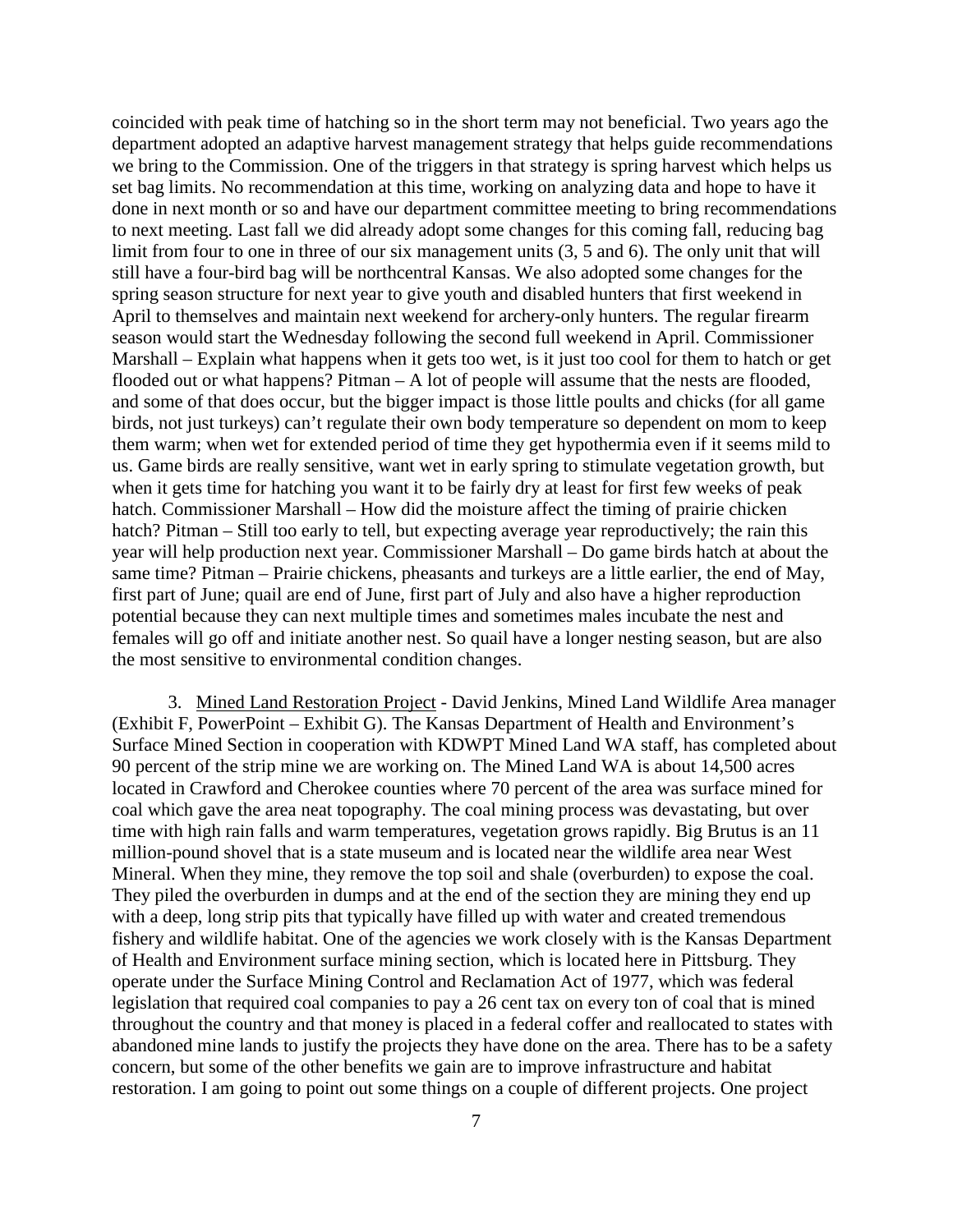was completed on Units 5 and 6 just west of Pittsburg and the concern was a high wall area located along 560 Ave on the north end of Unit 6; construction was completed in 2009, cost \$1.1 million and now we have a 5.1-acre marsh, 90.5 acres of forbs and wildflowers were planted and innovative dams and drainage projects were included. Also, a couple miles of interior roads were widened and sharp turns taken out and rock base improved, three new boat ramps, improved one mile of shoreline access for anglers (many of strip mine lakes are high-sided and unless you have a boat you can't get to the water's edge), and tree planting and stream construction. One of the main complaints was that we were destroying habitat, but native grass was replanted and there is woodland; it complements the existing habitat. Created the rock gabion weir and many of the dams that were constructed weren't very good to begin with, so these types of improvements will pay off for a long time. On some of the water loss, we were able to make it up in other areas, with the rock gabion dam were able to add some flooded area for the fishery. Commissioner Marshall – What is a rock gabion weir? Jenkins – It was constructed with rock bags that were 2 foot x 4 foot x 8 feet filled with three- and four-inch rock, stacked and tied in with poured concrete. At first we were destroying some habitat, but now it has gone through the vegetation process; made infrastructure improvements, put in riparian areas and intermittent stream that was displaced during mining process. A second reclamation was just south of the first one along  $180<sup>th</sup>$ Road, the cost of the project was \$1 million and similar infrastructure improvements were made; ¾ mile of shoreline, 37 acres of native grass, 950 bare root seedlings were planted to mitigate gray bat habitat (a state listed endangered species) and channels were created to connect some other bodies of water so fishermen could access more than one area. This is a high-use area and it is similar at West Mineral units. The third project is the one that has created a stir, Deer Creek project located just north of Claythorne Lodge. It is a \$3.5 million reclamation project with 1.5 million cubic yards of material to be moved. Infrastructure improvements include: a new boat ramp, new parking area with boulder barricade, concrete weir will replaced failed metal pipe, new concrete culverts beneath county roadway, and raise bed of roadway to decrease flooding. There will be a 10-acre wetland, a 5-acre wetland, and a 5-acre pond basin to mitigate for lost water. Also, liming, mulching and planting 142 acres of warm season grass and forbs. This is about 320 acres. There wasn't any shoreline access to this pit and with this project will be creating a lot of shoreline access; adding diversity to area with wetland and provide some more hunting opportunities also. One of the concerns was there was a major loss of fish and other aquatic life. We designed a trench from each cell as they filled in and most of the water and fish life was pushed down into the remaining strip mine lake. We have spent about \$9.8 million through KDHE, developed about 40 acres of wetland, restored 533 acres of native grass and it has been a tremendous project and the resource and the users will benefit for years to come. Commissioner Marshall – So the money came from current coal mining? Jenkins – Current and past. Commissioner Marshall – Can you control the water to flood those wetlands? Jenkins – There will be water control structures in the two wetlands, we will have to rely on rainfall. Unknown audience comments. Jenkins - There will be a loss of some wildlife, but for the betterment of all wildlife the project is going to pay off. John Johnson – There were some other options KDHE could have done other than filling this pit in; in private areas they are putting rock walls and guard rails and I didn't understand why we had to lose all of that resource right there. We have lost a lot of water and habitat and 35 is not the only area we are having trouble with, you also worked on areas 17, 18 and 19 near West Mineral and widening roads and putting in finger pits which are shallow, those were dug before the 1930s, probably the first reclamation ever done here. KDHE went in and pushed 80 year old oaks, walnut and cottonwoods out of that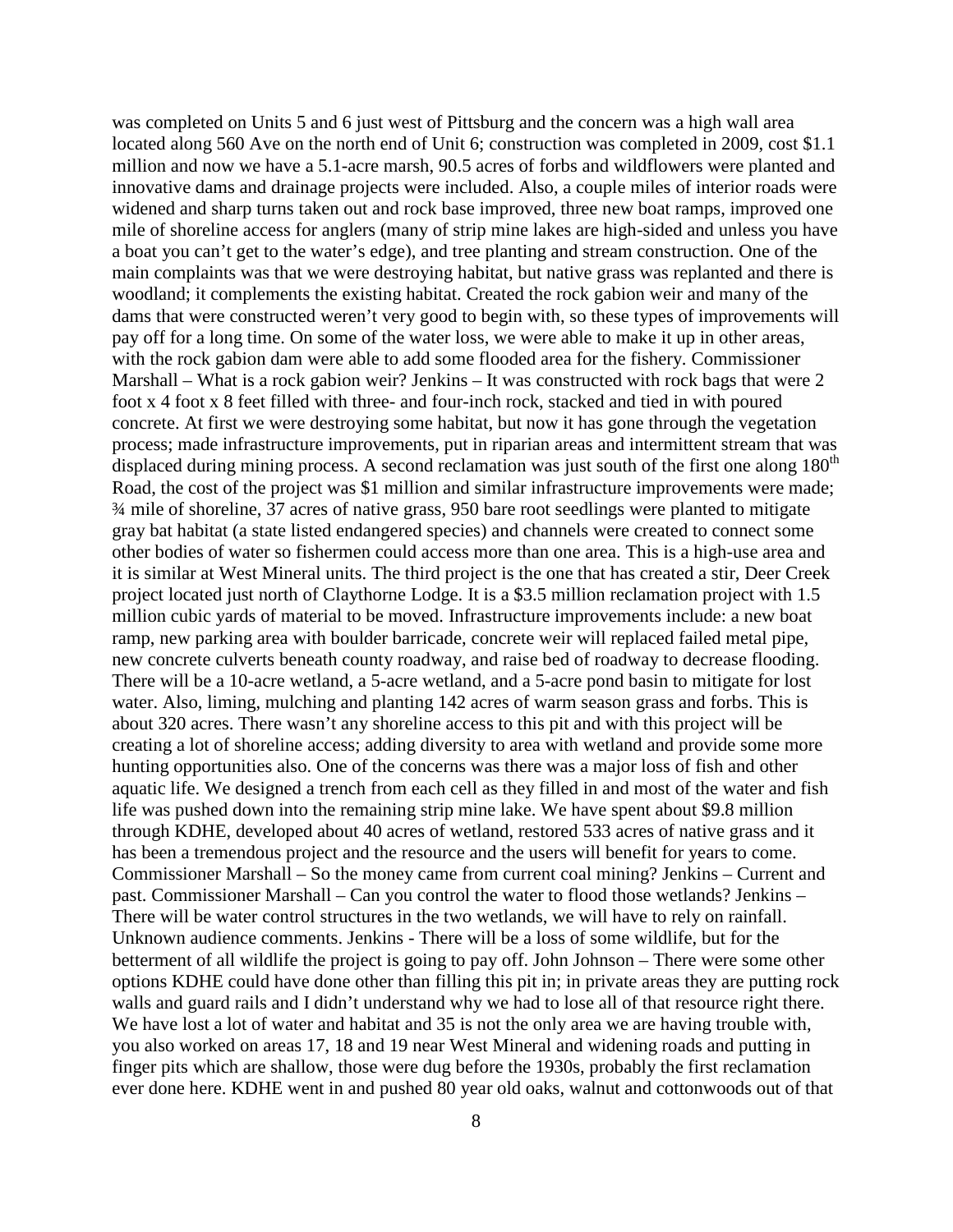area. You have eight more areas that they are going to go in Cherokee County where you want to push roads in? Jenkins – There are several projects in the design, but I don't have the whole list with me. I know there are three coming in the next year or so, but to address the filling in of finger pits, the Deer Creek project is the only project where we are having this large of impact on the volume of water. The other areas we are just improving the road ways and putting in the rock toes (to keep pit from silting in), which is making much better fishing access. Johnson – I know Wildlife and Parks got these areas back in 1981, but I grew up here and hunted and fished all of this. Ten days ago we had a meeting at Cherokee County, that KDWPT and KDHE were at, also Senator Laturner and Representative Houser, and Senator Laturner brought up an idea that he is going to go back to state legislature and recommend that KDWPT and KDHE go to elected officials before they do any of this because there is so much going on in Cherokee County, probably one of the poorest counties in Kansas and we depend on this tourism and the use of these areas. Commissioner Marshall – In your opinion, five years from now it is going to worse than it was 10 years ago? Johnson – They have done some good, but their idea…Cherokee county has small population and people who come in there are visitors hunters are not going to see the same thing. Commissioner Marshall – You think the work that has been done there is going to hurt tourism? Johnson – Yes, I believe it is. In West Mineral there has been three new houses built by hunters to seize the opportunity we have there. I want the Commission to keep them from doing any more work until our legislators can work something out. Commissioner Budd – What would you propose they do to improve the areas to make them safer to accomplish what they are trying to do to make it better? Johnson – When KDWPT first got those areas there were roads through all the pit areas, they had bathrooms and trash picked up and I don't know what percentage of roads they have closed, but those are wildlife areas. There used to be 15 MPH speed limit signs and those are all gone, just let it be a wildlife area. They have been able to grade these roads since 1981 and now it is a big problem. Commissioner Marshall – You think we should just leave it alone. Johnson – Yes. Commissioner Marshall – How big of impact was the \$10 million spent in the community? Johnson – I would have no idea about that? Johnson – It was a \$3.5 million project in area 35 that nobody knew about, even the county commissioners. Somebody needs to answer to elected officials. There are 15 most dangerous areas and eight of them belong to KDWPT that are in Cherokee County, it is something that needs to be looked into to see what is going on. Chairman Lauber – Is the concern safety from the roads? Jenkins – Yes sir. Chairman Lauber – Had there been a statistical group of events that have prompted this? Jenkins – There are documented safety instances. Johnson – More people drown in state lakes than in this strip pit area in southeast Kansas. Commissioner Marshall – Robert, is the safety issue drowning, falling off the cliffs, is it the roads, what? Commissioner Wilson – No, it is traffic on these roads. What they have done in the past is used guardrails because there are pits that run parallel with the roadway; now they are going to fill some of those pits in and that seems to be where the problem is. Johnson – It seems like one state agency allowing another state agency to come in and spend that federal money coming in and they are interpreting their way of spending that money, and there are many ways they could have spent it differently. Steve Ford, Professor of Biology, Pittsburg State – In my 29 years of teaching at the university and living in this area for 25 years within a stone's throw of a strip pit, I have become enamored with the strip pits. I flew over the area and was impressed by number of unreclaimed mine land, to an outdoorsmen a feather in the cap. There is no better fishing, hunting and bird watching in Kansas. I have been impressed by the work KDWPT has done in this area, they are dedicated and know what they are doing and doing a great job. I can't address the safety aspect, but I have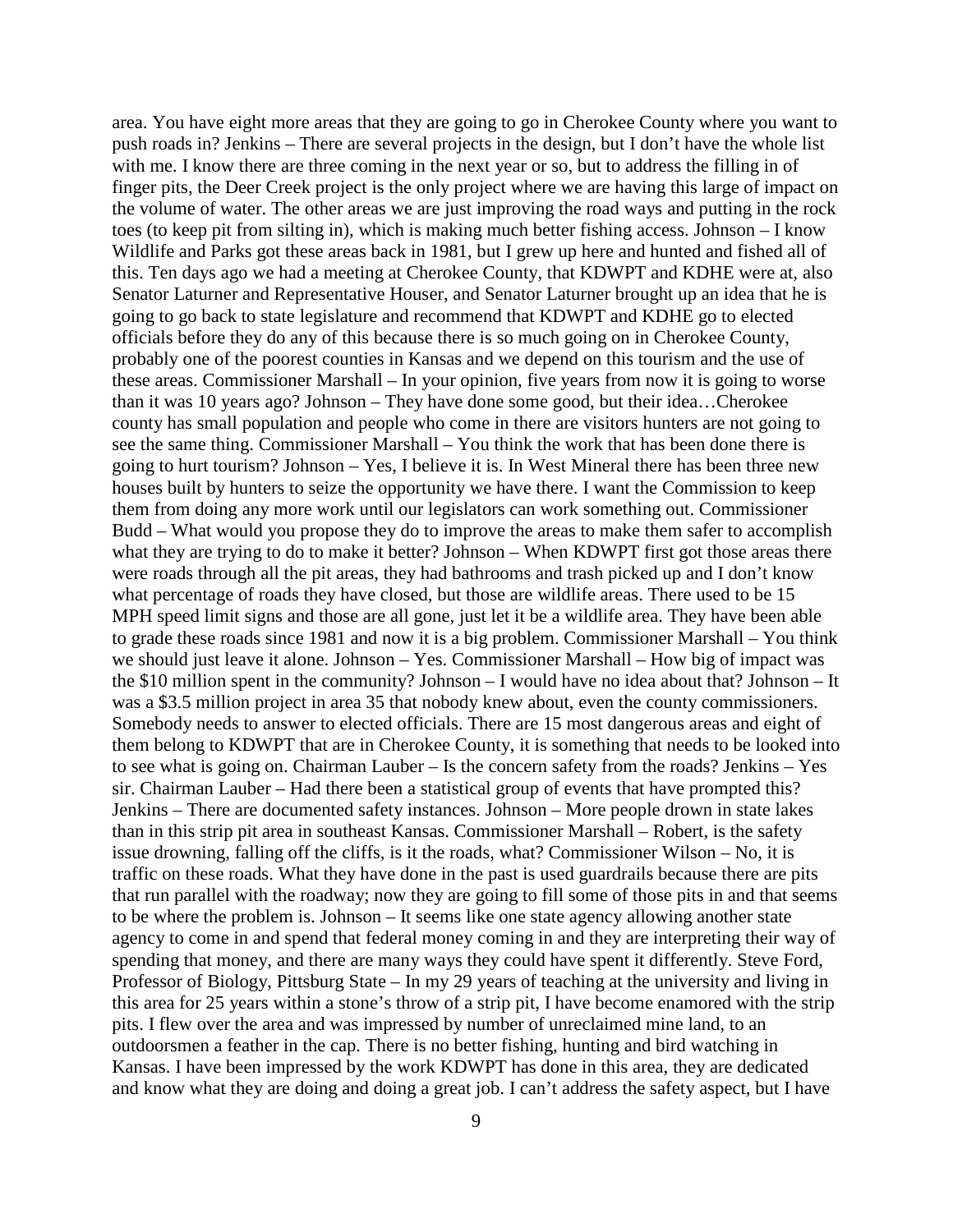seen some areas where it is pretty obvious there could be a safety problem and now there is not. I am more adverse in the landscape and habitat changes in Crawford and Cherokee counties, not only game species, but I am a bird watcher so nongame species and fisheries, recreational pursuits such as canoeing and scuba diving. Vitally concerned about strip pits and the future. What Mr. Jenkins and his predecessors have done has done nothing but increase the value of our mined land areas for wildlife. Nothing is scarier than seeing a bulldozer in front of a wooded area, but they are going to pay benefits, not today, but 5, 10, 15, 25 years down the line. There will be more species and abundance of wildlife, which will attract people in pursuit of game and nongame species. What they are doing is making this unique area that puts Crawford and Cherokee counties on the map and enhance it significantly. These people doing this work have my admiration and support. Commissioner Budd – I got a hand written letter and a couple of emails on this so I drove down here a month or two ago to look at this project, because I had never been here before. I'm sure when the mining was happening people wondering what would happen, and it if you look at it now it is a mess, but compared to the ones that are not done and the one that is complete, it seems much better, but like you said, ten years from now it is going to be 100 percent better than when the coal company left. We do these types of restoration projects to wetland areas all the time and some of these best practices are just that; they get changed and are better in the future. Jenkins – We feel we are going in the right direction. As far as other people are concerned; economic benefits in Cherokee County – the contractor on the Deer Creek project has hired staff locally to run equipment, also the fuel and equipment and food bought locally. Jennison – I want to thank David on this project. When I first became acquainted with the controversy of it about two months ago, I contacted Keith and Brad and we had a public meeting here about a month ago. Had a good turnout and KDHE and David presented the program and I appreciate Mr. Johnson, Mr. Ford and Mr. Delmont coming up and Mr. Delmont told me that if we had that type of public meeting before the project started we wouldn't have had the problem and I think that is probably accurate, but Keith thought it would be good for the Commission to be brought up to speed on it. Apparently they had a County Commission meeting, that Mr. Johnson alluded to and Senator Laturned called me and wanted to let me know what a great job David Jenkins was doing down here and that is a great project. The challenge is the communication over it, like a number of things we do, we get out and try to let people know and you don't get the turn out and then once somebody sees what is going on they let everybody know and there is a lot of interest and I think the same thing has happened here. There is a real safety concern here, the strip pits have eroded back to the guardrails in some places and they have very steep sides on the pits. KDHE and KDWPT are addressing those concerns and improving the asset and add longevity to the resource. I think the residents, in time, will come to appreciate what is being done out there.

#### *Break*

#### **C. Workshop Session**

1. Park Regulations – Linda Lanterman, Parks Division director, presented this update to the Commission (Exhibit H). Linda introduced Dave Goble. (NO SOUND) Dave Goble, Crawford State Park manager - The park itself has 74 utility sites, 28 primitive sites, beach and group use area. It doesn't sound like a very big park, but we average 240,000 user visits per year and that translates to about \$4.4 million dollars in tourism annually to the local economy,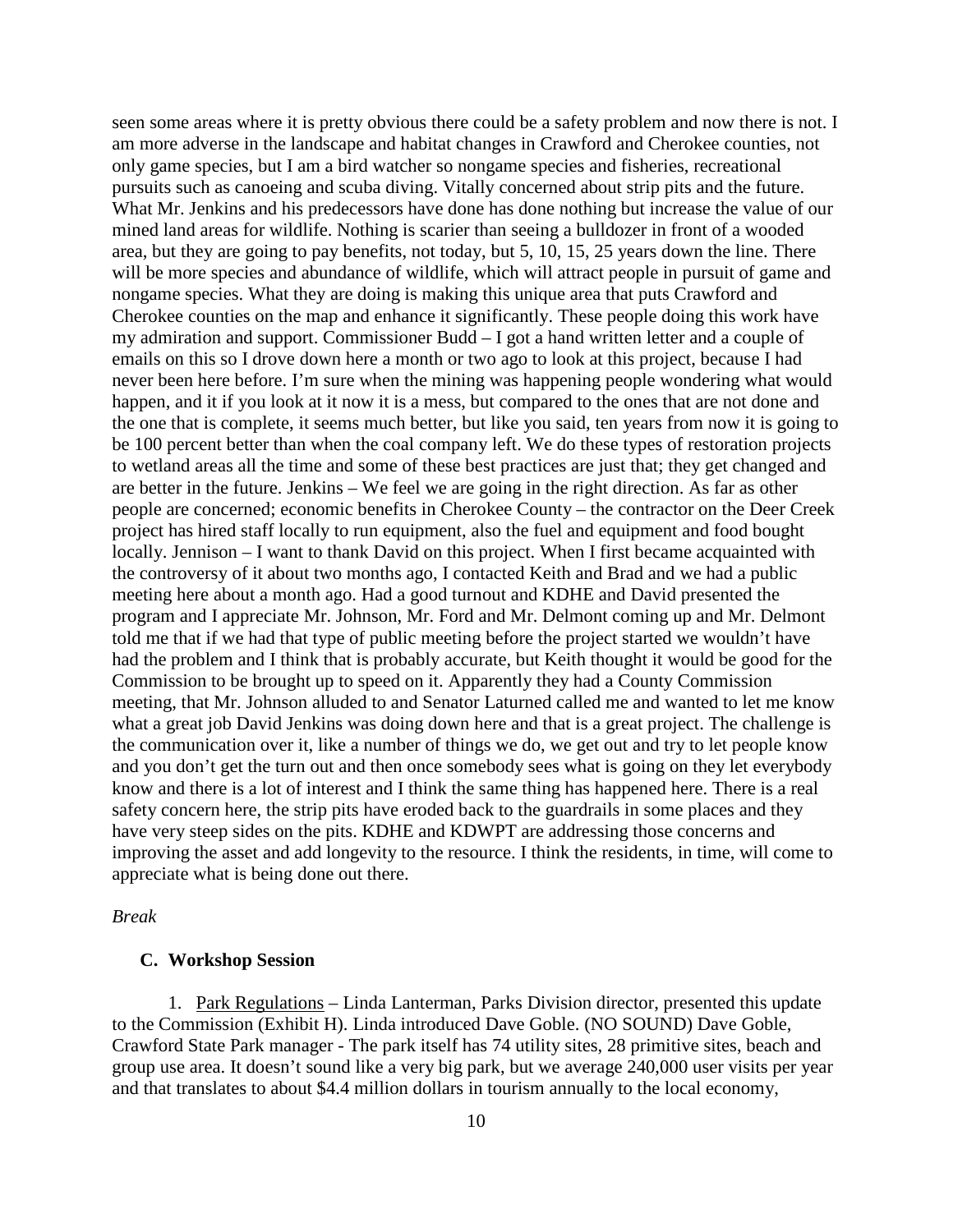according to 1999 K-State figures. We did a survey of our parks in 2000 and looked at economic impact of state parks. Right now, given our visitation and revenue increase, we are looking at around \$5 million for this local area. One of the important things about Crawford State Park is programming (done statewide in the 1990s). AmeriCorp does campfire programs every weekend, we take people kayaking every weekend at no cost; a value-added experience. We do anything to get the kids out and promoting park activities and family safe outdoor experiences. We have fishing resources in the lake also. We have a lot of history in our area, like the CCC camp or the Spider Lake bridge. Through natural interpretation in our state parks, we maintain a lot of the natural and social history of the lands. Told story of the Cherokee neutral lands, which is part of cultural history of the area. We work with Farlington Fish Hatchery in the Fisheries Division; they are right next to the park.

Linda Lanterman – June is national Great Outdoors month and we participated in one of the first capitol campouts ever done, the first in the nation. So we strategically planned ours first, the last weekend of May; with four other states holding it on June 13 and 14; June 14 was National Get Outdoors Day. The campout was done at McClennan Park on the Governor's lawn. We had 150 participants with Coleman Company as the main sponsor. Other partners were Wal-Mart, America Recreation Coalition, CFS Engineers, Capitol Federal, West Star Energy, Highway Patrol, Kansas Hunter Education, Wildscape, National Park Service, Boy and Girl Scouts, AmeriCorp, Shawnee County Parks and Recreation, Kansas Forest Service, U.S. Army Corp of Engineers, U.S. Forest Service and Friends of El Dorado State Park. Coleman Company gave us a check for \$31,000 in equipment that included tents, canopies, and sleeping bags for youth. We had all races, ages and genders and the weather could not have been more pristine. The Governor signed the proclamation, the first one for the nation. Coleman wants to continue the partnership into the future; they gave about \$110,000 for these programs in Arkansas, Georgia, Washington, Colorado and Kansas, with \$31,000 to us in Kansas. Another program, if you go to [www.activetimes.com,](http://www.activetimes.com/) three of our state parks made the 36 stunning parks in the U.S.; they were Wilson, Kanopolis and Scott state parks.

In anticipation of the completion of the 64 campground sites at Sand Hills State Park, this park needs to be added to a portion of the current regulation 115-2-3 and added to the list of recreational vehicle seasonal camping permits (Exhibit I). We are looking at the higher rate which would be the same as El Dorado, Milford, and Tuttle Creek State Parks; would need annual camping permit, plus \$332 for one utility, \$392 for two, and \$432 for three. This park is in Reno County north of Hutch and is going to popular.

2. Fishing Regulations – Doug Nygren, Fisheries Section chief, presented this report to the Commission (Exhibit J). First workshop on proposed changes for next calendar year. Glen Elder and Lovewell, add 35-inch minimum length limit on blue catfish, it takes eight years to reach sexual maturity so after natural reproduction will be more liberal. Critzer Reservoir in Linn County opened about three years ago and we wanted to be conservative when we first opened, but now want to remove that and allow statewide regulations on crappie. Commissioner Marshall – On behalf of my dad, what is going to happen to walleye limit at El Dorado, size is 21 inch? Nygren – It is there to control white perch which is an invasive species there and at Cheney. We are in the middle of a case study with K-State (Dr. Martha Mather), looking at the stomach contents of walleye and hybrid striped bass to see if they are eating white perch and if we determine from that study that they are not, I think we could have a conversation about reducing back to 18-inch limit. I have a picture sent to me that had a walleye with a 4-inch white perch in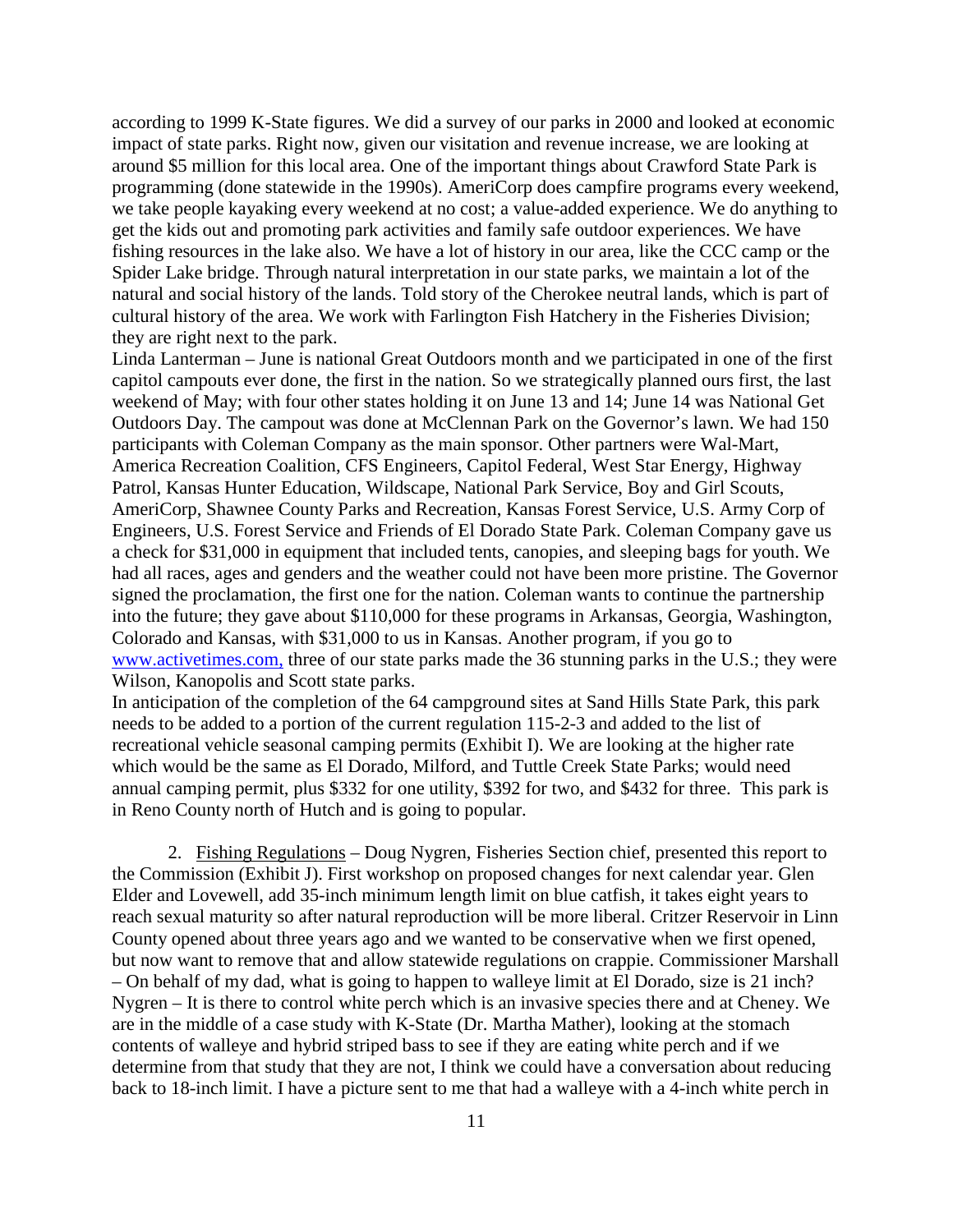its stomach so there is some consumption of white perch. Commissioner Marshall – Are they looking at the wiper at the same time, I expect they eat five times more than a walleye would? Nygren – They are looking at wipers and walleye.

Tymeson – Representative Bob Grant is in the back of the room. Chairman Lauber – Welcome.

Nygren – We do have a request for change on Coffey County Lake, by Wolf Creek Nuclear Operating Corporation. They want to change to a five-day creel limit on blue catfish. Change 115-25-14 to include a new trout stocking location: Father Padilla Pond at Herington will be added to the list of Type 2 Waters, which means you need the permit if fishing for trout, with Type 1 you would need permit if fishing at all during trout season, even if not fishing for trout. Revoke 115-18-21 that requires floatline fishing permit, a no cost permit that was added to six trial locations so we could survey permittees to determine what impact they might be having on the resource. We have expanded to twelve lakes and no longer see a need to survey the floatline users so would like to remove the requirement to possess a permit. Commissioner Marshall – What did you learn from the ones you did survey? Nygren – No problems at all on lakes open to float fishing. Our concerns were human conflicts with other lake users, but we're not aware of any issues.

Have one more item not on agenda. It was brought to us by Secretary's office, asked us to change mesh size on cast net from 3/8 inch to ½ inch. The advantage would be it could drop a little faster and allow people to catch large gizzard shad that they use for bait. My staff has no strong opinions one way or the other because people still have to abide by regulations on many fish they can catch with a cast net and the maximum length limit of 12 inches. We might entertain allowing keeping gizzard shad of any size if we go to the ½-inch net. This may soften some of the impacts of the restrictions we put on for the taking of wild bait. They have to use the fish on the water where they take them, so we still would have protection of not spreading invasive species. Commissioner Marshall – You want to increase the mesh size from 3/8 inch to ½ inch so it will sink faster? Nygren - It will sink faster to catch the larger bait. Commissioner Marshall – I didn't even know there was more than one size. Nygren – There are some stores that sell illegal size, like umbrella rigs that have five rigs and we only allow two. Available in both sizes in the market place. Michael Pearce - On changes on length and creel limits, does that go to a vote in a future meeting. Nygren – Yes, there will be another workshop on these items and then it will go to a vote in October. Pearce – Same way with floatline? Nygren – Yes, vote to do away with floatline permit. Pearce – What about mesh size? Nygren – Same thing. Commissioner Marshall – On floatline, I would have concern about water skier, jet skier or boater hitting the lines all over the lake. I understand you surveyed the fisherman, but did you survey the other side of it? Also, how long can you leave floatline out there? Nygren – They have to watch their floatlines, they can't put them out and walk away; in other states you can throw them out and come back the next day and I think that is the main reason we have not had a lot of conflicts. They are avoiding high use areas by other users because they have to stay with it. Commissioner Marshall – How many can each fisherman put out? Nygren – Eight. Most fishermen who use float lines are going for blue catfish, and channel catfish and flatheads as well. We, as well as other states, are not seeing mortality of striped bass or hybrid striped bass by floatline fishermen.

3. Late Migratory Bird Seasons - Tom Bidrowski, migratory game bird program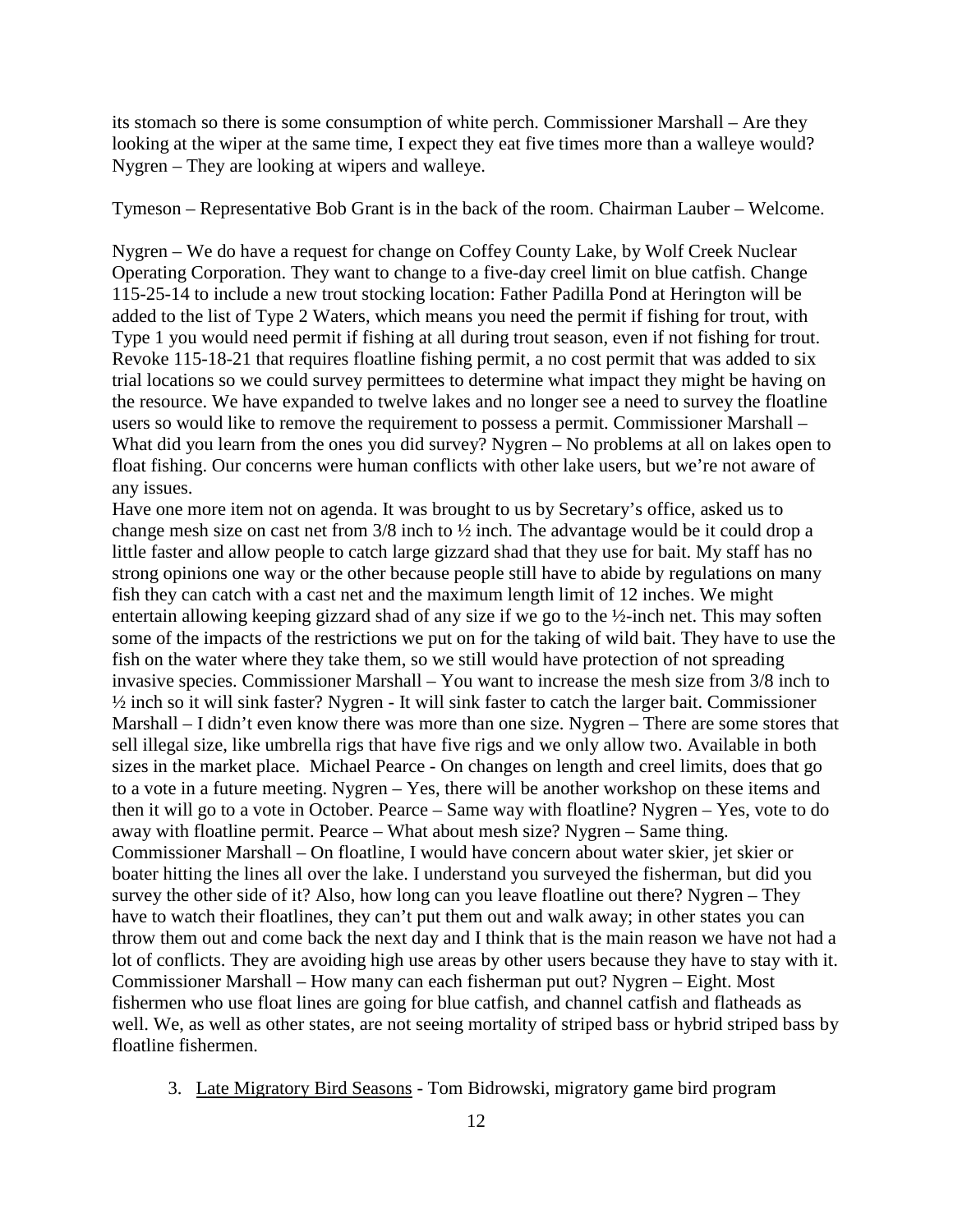manager, presented this update to the Commission (Exhibit ). Annual USFWS frameworks establish maximum bag and possession limits, season lengths, as well as earliest opening and latest closing dates. Frameworks will not be available until July 31 USFWS Service Regulation Committee meeting, but no expected changes for the seasons. The briefing item also contains historic season dates, hunter participation, duck and goose harvest, six options for each of the waterfowl seasons, which will be discussed in more detail at August 21 meeting when we finalize waterfowl seasons. Commissioner Marshall – On mallards going to two females, was it the same last year? Bidrowski – Yes. Commissioner Marshall – I shot one last year, but the purest in me would like to see no females shot. Do most states have two, why not just one? Bidrowski – Allowed two without impacting the mid-continental populations, based off adaptive harvest model. Commissioner Marshall – Completely different from pheasants. Bidrowski – Pheasants don't endure long migrations and different breeding strategy as well. Commissioner Marshall – I assume one drake can fertilize multiple hens. Bidrowski – Drakes have a high breeding propensity. Chairman Lauber – We have a survey that is out and Commission saw a copy of the survey in advance, but we do not have the results yet? Bidrowski – Correct, a postcard went out in late April, early May, which was followed two weeks later with a paper copy of the survey. As of last week we had a bout a 20 percent response rate and the second survey is going out this week to nonrespondents. Chairman Lauber – From that survey you will compile the data and come back in August with your recommendations? Bidrowski – Correct, what is in the briefing book is the six options that were listed in the survey. We will have results of the survey as well as some of the historic harvest estimates, including timing of harvest, numbers of harvest and harvest participation. Chairman Lauber – At the last meeting there was discussion about the survey and it appeared to me you were trying to cover all of the bases and concerns. Bidrowski – Preliminary survey results are pretty much what we expected, a minority want early seasons, a little larger percentage want later seasons, but the vast majority of hunters just want to go hunting when the season is open. Chairman Lauber – Covering this more tonight because most contentious topic and the more we can cover tonight the less pressure in August. I don't like the fact that this tends to be so controversial and there has been so much complaining after the season. Commissioner Budd – I'm glad to hear you say we want to get it resolved without controversy; can we get it done early? Chairman Lauber – With open meeting rules, we really don't have a way to get it done before we have recommendations from staff. Commissioner Budd – Are you going to have the results of the survey before the Commission meeting? Bidrowski – Yes, we will have them at least two weeks to ten days prior. Commissioner Budd – Can we have the results before the meeting? Bidrowski – Yes, last year we shared at June commission meeting in Garden City, but response has been low so far this year. Commissioner Budd – What do you expect to get, 50 percent of the surveys returned? Bidrowski – We hope to get at least 40 percent, but we are seeing some survey-fatigue as we have surveyed our hunters four of the last five years and we are starting to see lower response rates and negative comments. Also, experienced three different seasons in the last three years as well. Commissioner Budd – Last year the two things that were controversial were southeast zone and Canada goose season, so those will probably be hot topics again with maybe another one thrown in there. Bidrowski – One of the things I am seeing is that with 74 days and a liberal bag limit of six ducks is that most hunters are satisfied now no matter what we set the season at. Commissioner Budd – Twenty years ago we didn't have all the data that we do today or the way to gather the data; Delta Waterfowl, for example, is continually doing studies and surveys and they are showing the migration being later and we know that the ducks don't make it to the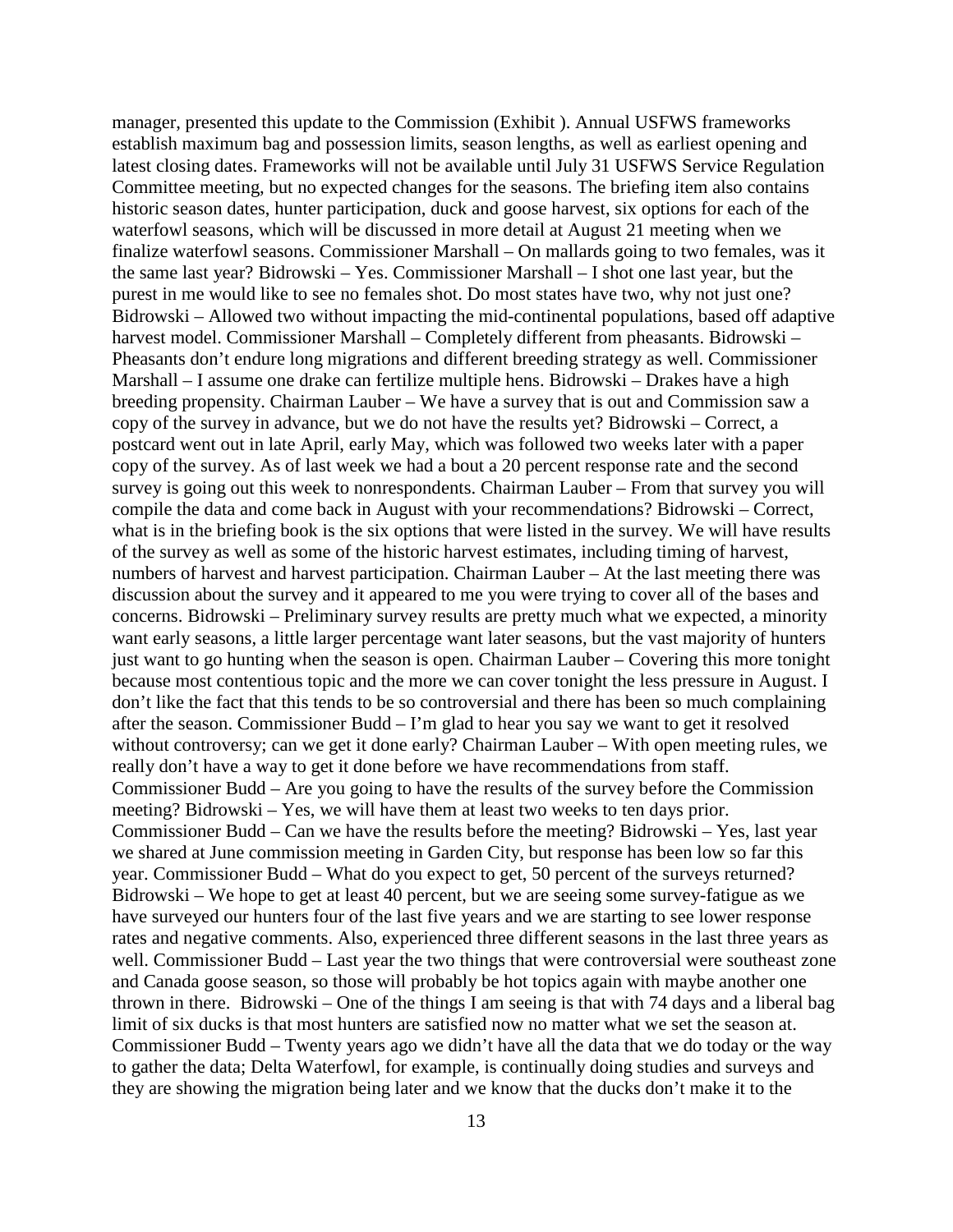southeast zone until the beginning of November. Why would we want to take a group of hunters and give them less of an opportunity to hunt a game species when we know for a fact that a migratory game species is not going to be in the area? That is the question I get asked most often and see firsthand. When you have the Department of Ag that pushes farming and planting seasons earlier and you get independent studies being done on waterfowl that says migration is getting later, a climate change that is getting warmer and migration that is getting later, and yet we are continually wanting to set the season to the disadvantage of hunters in the southeast zone. That is what you and I discuss vigorously every year. I understand certain people like to hunt when the weather is nice and people that want to make it more convenient and more comfortable, but the majority of people want to maximize the opportunity to harvest ducks, geese and crane and that is all I am trying to accomplish. We have a 74-day season and a liberal bag limit so we are arguing about a small thing here. Someone is going to have to show me factually, contrary to what the Department of Ag and independent surveys tell me, why. We want to maximize harvest for hunters in southeast, High Plains and in all zones. It is not like setting the turkey, deer and prairie chicken seasons where we really don't know when the animals are going to show up in your area, but we know when the waterfowl are going to show up within seven days. That is why it is so hard for me to grasp, and the people I try to explain it to when they ask me why there is an argument for the other side. The only argument for the other side I see is for convenience because of weather conditions, because it can't be for harvest. Chairman Lauber – I don't think that is totally correct, I get a lot of feedback and there are people that feel having all of the days pushed towards the back of the season that they don't have the ability to go everywhere in a pretty sizable geographic zone. There are areas within that southeast zone that can ice up where it is convenient and available and the opportunity presents itself and if later may lose their opportunity and there are some people who enjoy hunting early migratory species. If a person can go anywhere in the state and hunt then why don't you make it available wherever the ducks are, whenever the ducks come, but not everybody has the resources to do that and have to hunt fairly close to where they live. Last year we were at Yates Center and there was two equally passionate groups, each taking a different approach and they both had well thought out logic. The logical solution is to reduce the size of the southeast zone as soon as we can, like Robert said at a previous meeting, we shouldn't have gotten it so big to begin with. We have an identifiable boundary with I-35. Commissioner Budd – I don't disagree with you on that, both sides have a legitimate opinion and I am not talking about this because I hunt the southeast zone exclusively, I hunt statewide for waterfowl and last year I hunted all 74 days. You see the migration, and what is happening and all of the factual data on when maximum harvest time is and we want to try to consider other options and that is what is so difficult for me to understand. Commissioner Marshall – Tom, do you agree or disagree that the duck migration is later now than it was 20 years ago? Bidrowski – There is a segment of some of the duck populations, particularly late season mallards have more of a wintering ecology of a goose than it does a duck, they are following the ice and snow line, however there are still some ducks that are going to travel on the calendar. You will see some wood ducks and gadwalls traveling here in October. We will look at some of the harvest data back to 1996 and we have moved the season dates from early October to late October and that is something the Delta Waterfowl report did not take into account. The report on harvest is still skewed to the earlier part of the season. The one report we do have is the hunters themselves have become accustomed to hunting later in the year, primarily for mallards. We have a larger segment of the hunting community that do hunt later in the season, but if you look at hunter participation, particularly on our wildlife areas, it is still well skewed towards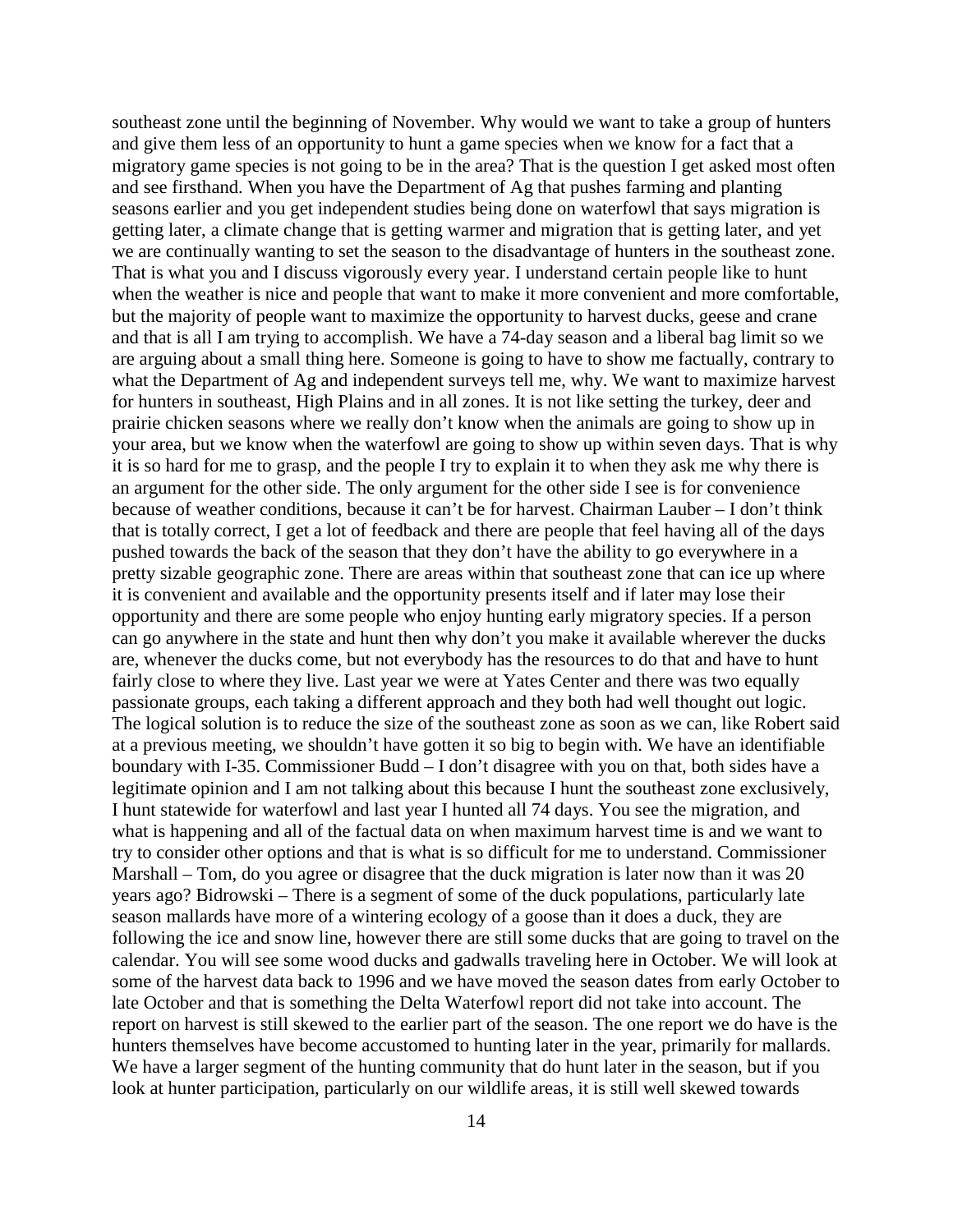opening weekends. The majority of our hunters hunt less than five or six days and they are using those days in early November. More ardent hunters are definitely hunting later in the year now. Commissioner Marshall – I don't know if you answered my question. I think there are two distinct areas in the southeast zone and an area up north where the water is shallower and those ducks are coming when they always come, haven't changed in 20 years, but in the deeper water they are coming later in the season. Do you agree with what I just said? Bidrowski – Yes, at Neosho if you look at bi-weekly survey they are about a week to 10 days earlier, but we are seeing some differences in habitat types down here, a lot more flooded corn and agricultural crops, which are attractants more than moist soil impoundments that we see to the north, like Marais des Cygnes. We flew aerial survey in mid-January along the Neosho from Oklahoma border to Flint Hills National Refuge and two-thirds of the birds we were finding were on public lands. Chairman Lauber – Most of the people I talk to are closer to the five to ten day hunting a year than people like Don who hunt all 74 days. Season limits and dates, besides protecting the resource are designed to help promote equal sharing of a resource and some people it is just not easy for them to hunt all year long or in areas where they can go to the area where ducks may be. I accept that there are a lot of places that get iced up even with current climate change. I think you understand the attempt to try and please as many participants as possible. I think I am going to rely on your recommendation a little more because the last two years we did not follow your recommendation and the negative responses that all of us received were a lot higher than they had been in previous years. Commissioner Marshall – What negative responses are you talking about; emails or phone calls, I didn't get that many? Chairman Lauber – I get emails and phone calls and Tom mentioned the antidotal comments on the surveys are much greater now than in the past; blogs and emails to the state agencies that have been disparaging to the Commission. I think most people here would acknowledge that it has been more controversial than it has been in the past. Commissioner Budd - The only thing I can think of that is more controversial in recent years is the prairie chicken and it looks like they are trying to do what is right for the prairie chicken and the majority of the people in Kansas. That is my goal with the ducks and I hope Tom, you take into consideration the way the Commission feels and the way the majority of folks feel on the survey. Michael Pearce – When we got the southeast zone established it was for five-years, when is the last season of that? Bidrowski – The 2016/2017 season will be the new zone. Pearce – Is it too far in advance to say the agency is going to try and whittle the southeast zone down a little to do away with some of this debate? Bidrowski – From last year's survey and so far this year, it looks like hunters like the zone from north to south; we will have a number of waterfowl side chats next year with the hunting community regarding the zone changes. It definitely won't grow, but it may shrink. Pearce – You said you hope to have the survey results to the commissioners ahead of the August meeting? Bidrowski – Correct. Pearce – Will the media and the general public have access to that? Bidrowski – It will at least be available on our website. Pearce – Commissioner Budd, do you have an idea which of these options you are going to be requesting at the next meeting? Commissioner Budd – No, I am interested to see what Tom recommends. Would you have a preference? Pearce – No. Commissioner Marshall – I want to talk about the white-fronted geese; last year when some of the Canada geese started coming back, I didn't see any many white-fronted geese coming back. Do they usually come back after the Canadas or right with them? Bidrowski – Normally it is about the same time, some of the Canadas are a little bit earlier, but by the second week in February we are starting to see a significant number of white-fronts. Pearce – There are a good number of white-fronts east of where you are, but to us it seems like they are shifting in migration; we see more coming back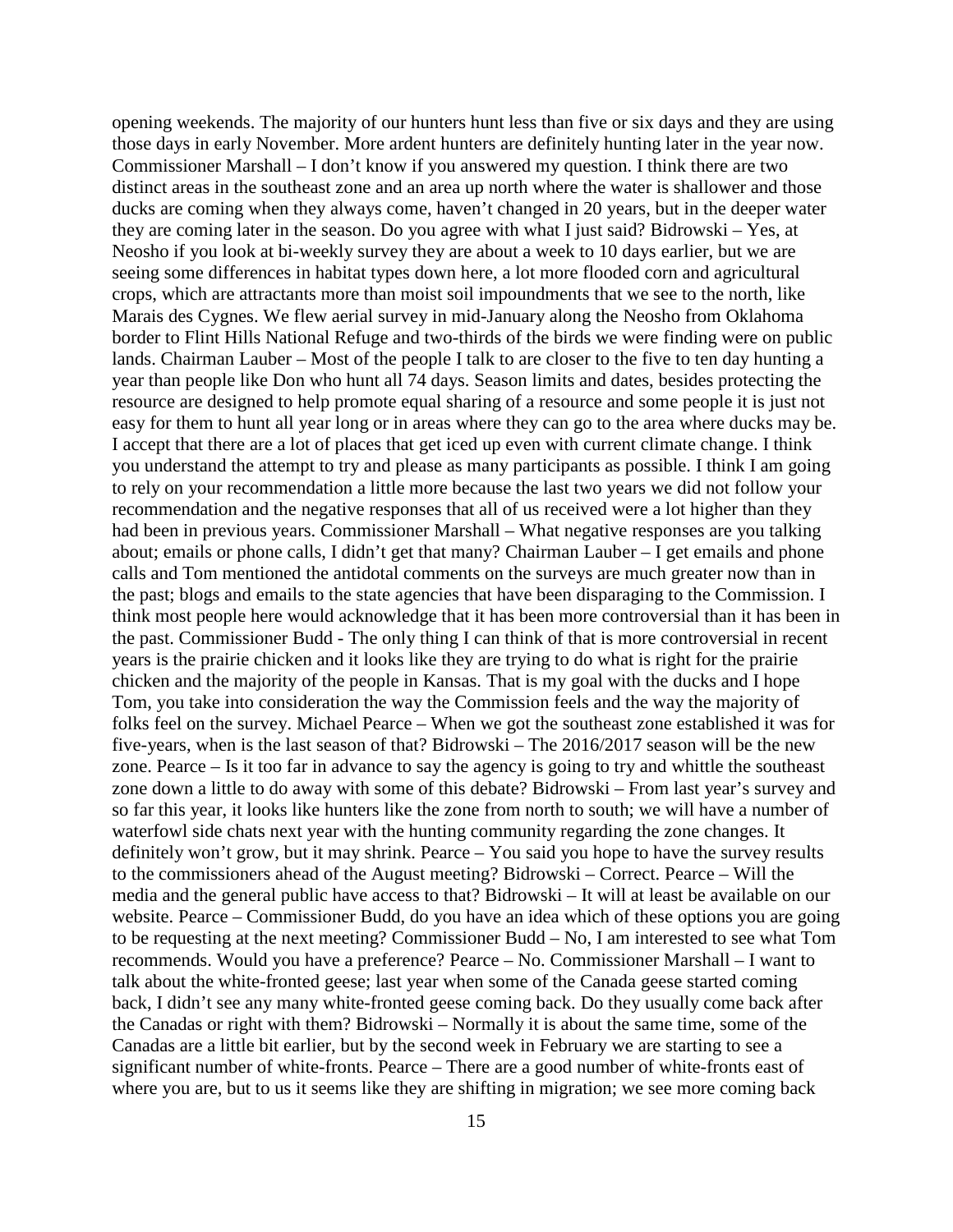then we get going south. Bidrowski – That is the time of the year where it could be very weather dependent. Larry Wall, duck hunter – Happy with later season and the majority of hunters I talk to are happy with it and we hope the survey results show that. You say you are getting a lot of negative comments; happy hunters are not calling you are just hearing from the ones that are unhappy. Chairman Lauber – That is a good point.

4. Five-year Review of the Kansas Threatened and Endangered Species Lists – Ed Miller, wildlife biologist, presented this report to the Commission (Exhibit L). In the process of this five-year review for about a year now; recommendations from the Threatened and Endangered (T&E) Task committee are the ten species submitted for review for status change. These decisions are based on biological and scientific information, and on recent surveys and research. These recommendations have been submitted to the Secretary. It is beyond the purview of the committee to make recommendations based on social, economic or political implications; those considerations would come from the Secretary. KDWPT is tasked to have endangered (most serious), threatened, and species in need of conservation (SINC) lists through the Nongame and Species Conservation Act of 1975. There is no regulatory review of projects that are tax funded or require other state or federal agency permits for those species listed as SINC. As chair of the T&E Task committee I would like to publically thank the members of the committee for their time and effort in analyzing and reviewing the petitions, scientific papers, siting data and input from Ad Hoc expert panels. The task committee members are: Bill Busby, Kansas Biological Survey; Mark Eberle, Fort Hays State University; Elmer Finck, Fort Hays State University; David Haukos, Kansas State University; Jason Goeckler, KDWPT; and Dan Mulhern, USFWS. Most of these people have 25-35 years of experience in fish and wildlife conservation. Also, like to thank expert panels who filled out the scoring sheets and commented on the listing categories, all of their input was considered in making the following recommendations. If the recommendations are accepted this will be the first time that more species will be removed from the Kansas list than added. Remove Eskimo curlew, black-capped vireo and many-ribbed salamander from endangered list; due to lack of evidence that there is a viable population in Kansas or no sightings have been documented in last 35 or more years. Two species are being recommended for removal from the threatened and added to SINC list; they probably do not have a viable population in Kansas although there has been one record of each within the last 35 years; the SINC list would allow them to still be on the radar and sightings would be recorded and would still rank higher for survey or research funding; the chestnut lamprey and silverband shiner. Three species are being shifted from threatened to SINC list; survey data shows that they have crossed the threshold to this list; the spring peeper (a small woodland frog), the longnose snake and the smooth earth snake. One species is being recommended to retain its current status as threatened; the redbelly snake, recent research show it is more of a habitat and diet specialist than previously thought, it requires old growth Hickory forest with proper moisture gradient to maintain its staple food supply of slugs and snails. The northern long-eared bat was petitioned to be removed from threatened status, but the committee recommended it for SINC list; the primary reason is too little is known about this bat and the possible disease status (a fungus known as white-nosed syndrome), nor do we know where this bat hibernates, habitat used by maternity colonies or how restricted or widespread it is in Kansas. A statewide grant proposal is being prepared to find out more about this bat. Also, for housekeeping there are some nomenclature changes that we need to update. The agencies listing intentions must be published in the Kansas Register which will fill a 90-day public comment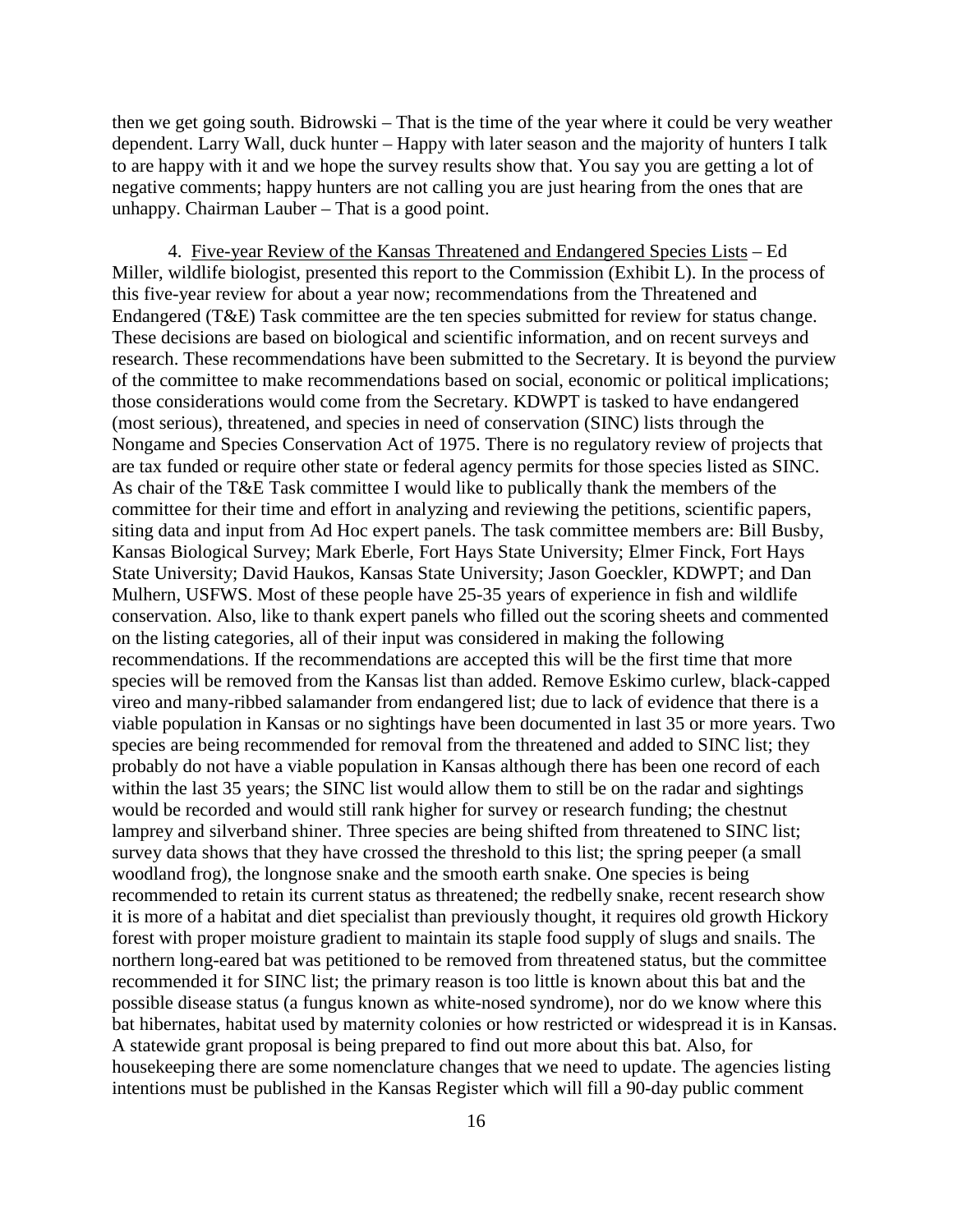period after publication so therefore the Commission will vote on this issue at the October Commission meeting.

Secretary Jennison – First of all like to thank Ed and Threatened and Endangered Task committee for all the time and effort they put into the five-year review. The Kansas Nongame and Species Conservation Act is an important tool in the conservation and protection of our natural resources. One of my favorite conservation quotes is by Theodore Roosevelt, and he said it numerous times and occasions, one time was when he was addressing joint session of Congress; the most complete statement on the importance of conservation. "The conservation of our natural resources and their proper use constitute the fundamental problem which underlies almost every other problem of our national life. As a nation we not only enjoy a wonderful measure of present prosperity, but if this prosperity is used right it is in earnest of our future success such as no other nation will have. The reward of foresight of this nation is great and easily foretold, but there must be the look ahead, there must be the realization of the fact to waste, to destroy our natural resources, to skin and exhaust the land instead of using it in so as to increase its usefulness will result in undermining the days of our children and the very prosperity which we ought by right hand down to them amplified and developed." Roosevelt understood the role of conservation on the success of our economy as well as the importance of our natural resources will play in future economies. In 1975, Kansas legislature clearly made a commitment to conservation and our state's future by enacting the Kansas Nongame and Species Conservation Act. In 1997, the Kansas legislature added language to the Act and attempted to balance our conservation efforts for a particular species with social and economic conditions of the affected area. While KSA 32-960a was not retroactive, it sent a very clear message that there needs to be human dimension considerations in plans to establish programs deemed necessary for the conservation of nongame, threatened and endangered species. It's difficult to know for sure what a legislature's motivation or intent was, but KSA 32-960a was either an attempt to control agency actions or recognition that to be successful long-term, our conservation efforts cannot lose public support, which does not mean putting our finger in the air and drifting whichever way the wind is blowing. This agency must be a leader in conservation of our state's natural resources. Sound science and best management practices must be at the core of our philosophy and efforts, but that doesn't mean human dimension aspects should be ignored. What is means is our recovery plan should be flexible enough to include strategies that conserve not only the targeted species, but also address issues of the local economy and society. If we cannot find that balance we will lose public support for conservation, and the Kansas landscape, the flora and fauna will pay the price. It is with that in mind that we have changed the T&E Task committee recommendation as it relates to the redbelly snake. The department's recommendation to the Commission will be that the status of the redbelly snake will be moved from threatened to species in need of conservation. This recommendation is an attempt to balance the need for conservation, an action identified in expert review, with social and economic concerns in the redbelly snakes range. The department will use the authority already set out in 115-15-4 to establish a recovery plan for the redbelly snake as a SINC species and will include some methods available to the department with authority of KSA 32-958 such as research, census, habitat acquisition and maintenance, as well as live trapping and transplantation, if appropriate. In addition, the department will look to other units of government, nongovernment organizations and individuals interested in partnering to voluntarily protect and develop redbelly snake habitat within its range. This process will follow legislative mandate in KSA 32-960a, sub D to establish a voluntary advisory committee to work with the Secretary to adapt the recovery plan and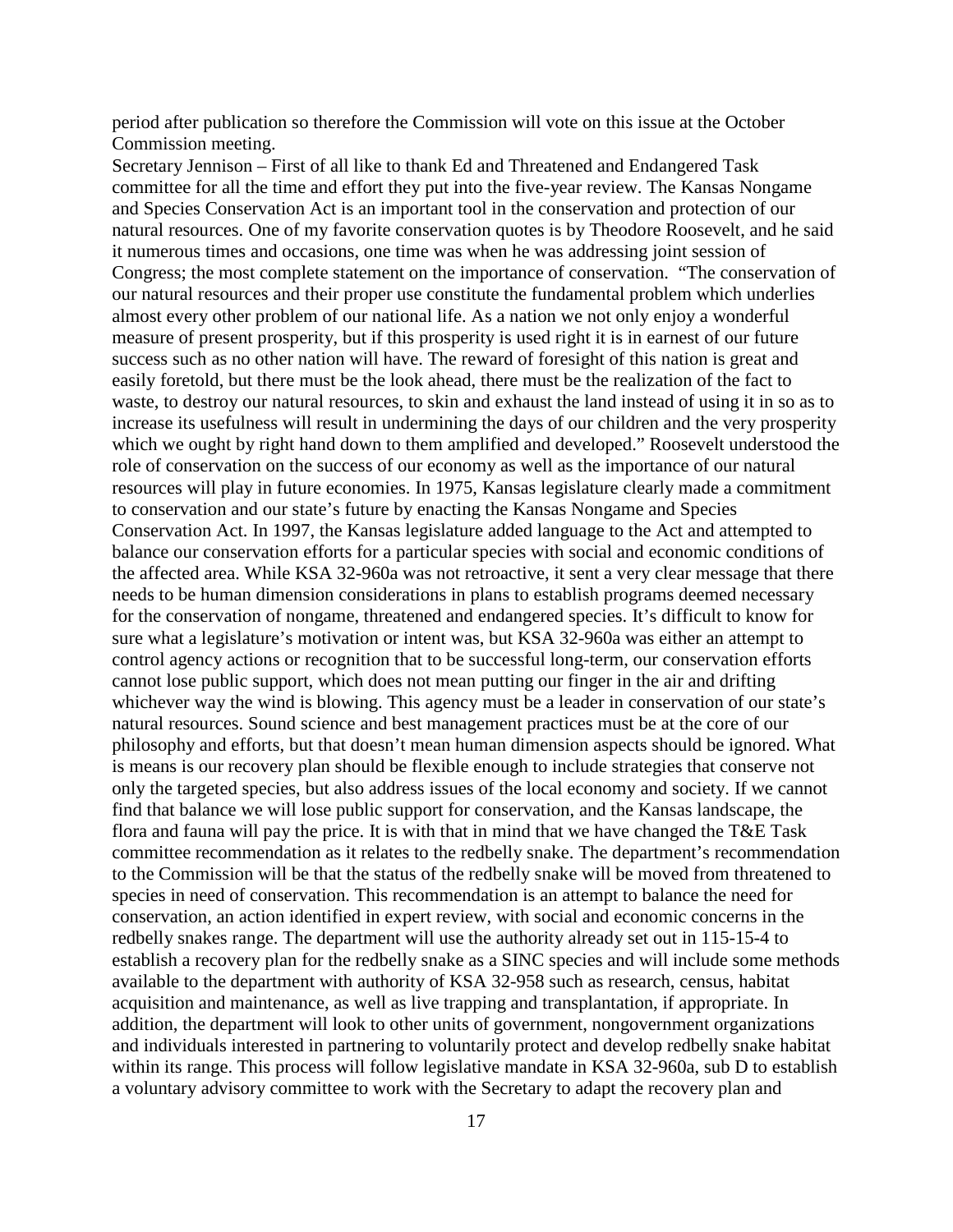disseminate information to the public. There will be those that say this is a political decision and they would be partly accurate. Anyone in the natural resources profession who's been paying any attention for the last several years have been fairly enlightened. We have seen the federal government overreach in Kansas in respect to the black-footed ferret and now the lesser prairie chicken. I am not arguing or objecting to the merits of protecting either species; what I am objecting to is that the federal government has given no regard to local economies or societies in either instance. The federal government's complete disregard for local concerns when dealing with threatened and endangered species has, and will, impact us all and the good work we were trying to do conserving our own states threatened and endangered species. We cannot afford to make the same mistake. It is important we have the tools to protect our natural resources. The smallest snake in a localized area deserves our attention; however, if we do not use common sense in giving a small snake our attention, we could lose our ability and authority to address species on a much broader scale with greater impact and consequence to the future of Kansas. Tymeson – These are different regulations that require a 90-day time period for comment as opposed to the 60-day we normally have on the 4-series or the 30-day we have on the 25-series. As a result of that, it will go in the Kansas register around July 10, published July 17 and we will vote at October meeting and will be effective 3-4 weeks after the vote. Commissioner Budd – Tell me the difference between threatened and SINC as far as mitigation is concerned? Jennison – The biggest difference would be under SINC there would be no permitting. Threatened requires permit and could require mitigation. Under SINC, there will be no requirement for mitigation. Under SINC it will be something the department has done or people have done voluntarily. Our discussions about this are not new, this has been an issue that has been growing over the last several years. As an example, we purchased a piece of property in Jefferson County that is about to be finalized and that property Eric Johnson had looked at what he deemed to be good redbelly snake habitat and used some mitigation funds from redbelly snake monies. One of the things we are doing is looking for opportunities to buy ground in Douglas County, too. My view is it may put more of a burden on the department to address this issue, but important to do that so we don't lose public support. Rather than forcing individuals into permitting and mitigation, we are going to try and look at a different way to do it to have the same affect. Commissioner Budd – Since I have been on the commission, this has been something that the department has taken the biggest lead on. Jennison – It may prove to be as controversial as the southeast duck zone. Commissioner Budd – Long-term I think the department is going to take the lead in the mitigation process, it is not going to be impactful to the eastern part of the state. Jennison – It is not easy to balance science and politics, which makes up the social and economic concern, but the science behind the T&E task committee has clearly shown that the redbelly snake is jeopardized in Kansas. Our reaction is one of politics and how we can address that in a reasonable fashion where we can accomplish what the scientific community suggested needs to happen and still keep public support behind us. One of the most devastating things we can do as a natural resource agency is we either need to explain what we are doing so people accept it or we not get so out front that we lose them and that is the challenge we have with this particular species or any threatened and endangered species. Commissioner Budd – You have made this elementary, you have taken it from us taking the lead as a department to preserve the redbelly snake and putting it on the SINC list. Jennison – It should be noted that Ed commented, SINC species are still on the radar screen and if this is not successful in five years it could be suggested that it goes back to threatened. Michael Pearce – Can either of you explain in three or four sentences why this is such a big deal? Is it housing developments, utilities going through that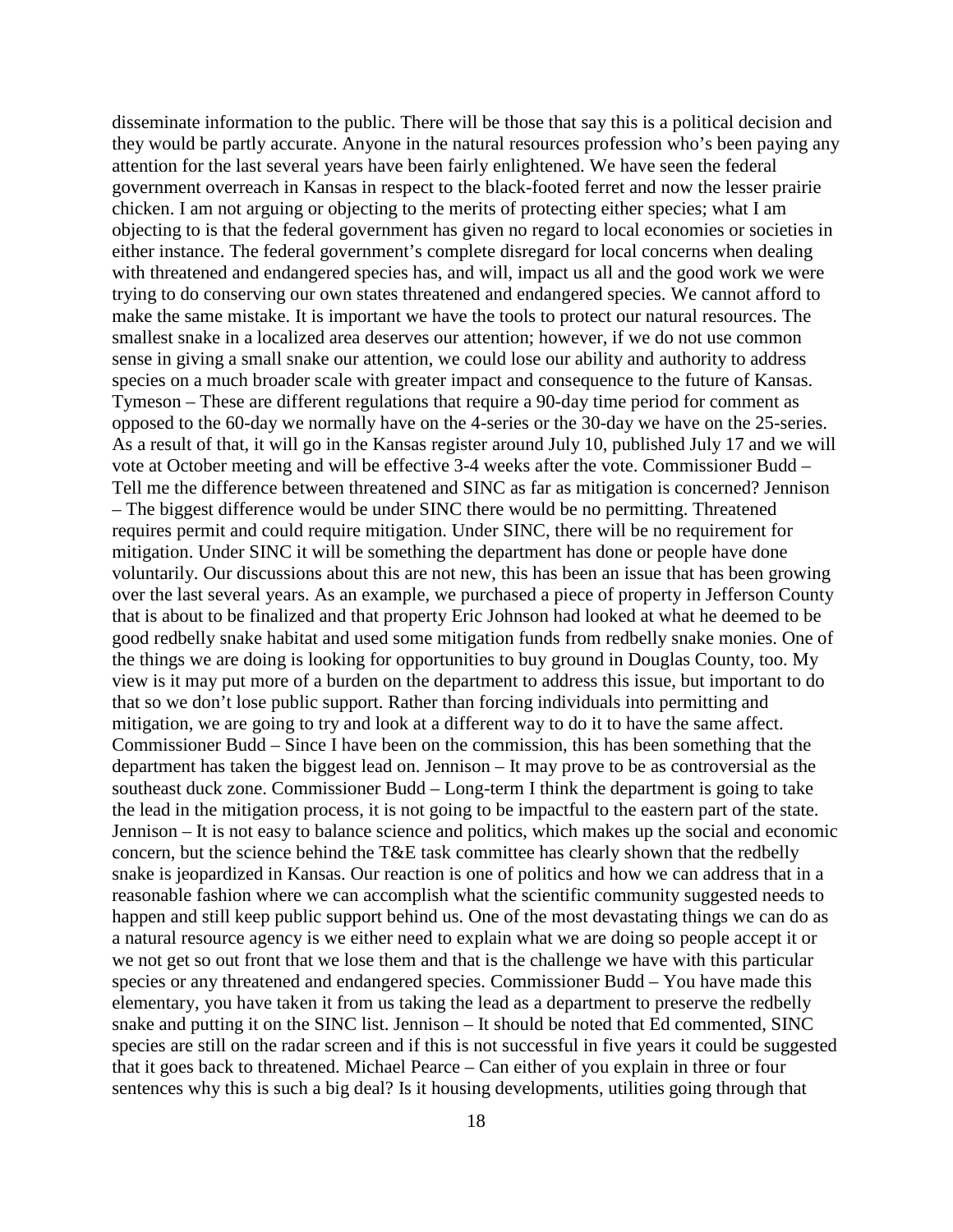drew a lot of passion in the legislature? Would you say it could have led to Senator Powell's attempt to gut entire Kansas Threatened and Endangered Species Act? Jennison – The only thing you may have wrong there us to say Powell's desire, because the desire was coming from Johnson County and you are right; it was development in Johnson and Wyandotte County that created the problem. What happened was before the downturn in the economy, Johnson County's economy was pretty good and people accepted that as a cost of doing business, may have been upset with mitigation they were required to do, but didn't criticize as much. As economy came back money wasn't quite there in Johnson County to rebuild and it was more of a problem for them. Development would have been in areas of critical habitat for the redbelly snake. Pearce – Is the redbelly snake on any list at the federal level? Miller – No, it is not. Pearce – Would it be safe to say you are doing this due to legislative pressure, when they wanted to gut the Act? Jennison – I don't think so. I think the way to say it is I have a lot of concern that we would lose public support for this idea of protecting threatened and endangered species. If you go out and talk to people, you don't want to say this is just a little snake and we are going to forget about it; where do you draw the line. There are people who would tell you we are on the periphery so we don't need the redbelly snake in Kansas because they are someplace else, but there are other species that even if it existed in significant numbers in other parts of the country there are people who would say they still want that species in Kansas. I don't think people think philosophically that way, like I think they should, and if you look at studies people are more supportive if we are trying to protect a species. Pearce – You are wanting to step up what the department does for the redbelly snake acquisitions, where is the funding going to come from for that? Jennison – It will be in the normal course of events, just like the land purchases we have right now, and already the Kansas Forest Service is looking at some properties in Douglas County that would also be redbelly snake habitat, that is where we get to the partnerships. We have to look at the way we deal with these recovery plans so they can be more supportive of the public. There is no question that the lesser prairie chicken numbers are down and it may be in need of some significant efforts to make sure it doesn't get any smaller, but the mandate that has turned people against that whole concept of what we do with threatened and endangered species. I think what the federal government did there is going to harm our efforts significantly; if they had allowed the rangewide plan to go into place, which would have been totally voluntary, we could have accomplished the same thing. We can accomplish it with the redbelly snake without the permitting challenges that were created when it is listed as threatened under our statutes. Pearce – This program will be funded by…?

Jennison – Voluntary efforts, funded by things we do and properties that we bought in Jefferson County we were going to buy anyway. That is to be determined as we go along, how we provide areas and look at how much range we need to protect for the species and see where it is in five years. Pearce – Ed, what is basic range of the redbelly snake in Kansas? Miller – Probably the eastern tier of counties from Cherokee County on up to Johnson County and over to Douglas County. Pearce – Creature of Hickory forest? Miller – Mature old growth Hickory that has a moist forest soil; south slopes would be too hot and too dry to support the food. Recent research shows they are particular and have not recovered like the smooth earth snake to drought stress that has occurred in last few years. Pearce – So the drought has hurt them too? Miller – Yes. Steve Sorensen, Kansas Wildlife Federation – Confusing comments Robin. If it goes to SINC, how does the department monitor the loss of habitat for the redbelly snake? If you don't have a permit system how will the agency know what is being done in Kansas City, Wyandotte county and that area to critical habitat for this snake? Jennison – That is one of the things that will be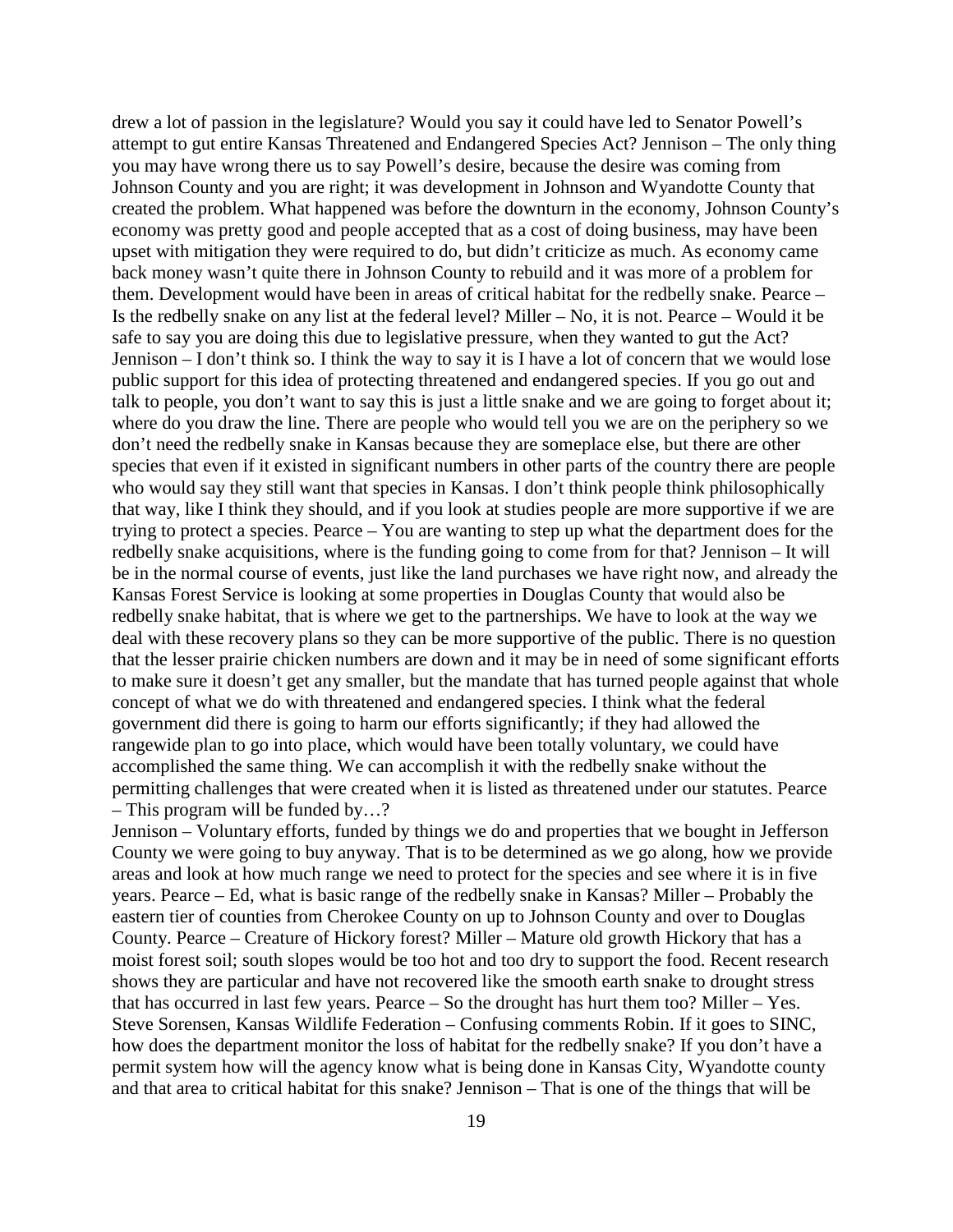determined. One of the things the legislature set in place, and it hasn't been done with many species because we don't have the staff and time, mandated since 1997, when we list something as threatened or endangered to appoint a local group to come up with a recovery plan, and we can also do that with SINC. So when this comes to pass we will appoint that local group and develop a recovery plan for the redbelly snake and within that is where we are going to address your concerns, Steve. Jason Luginbill – We are currently in the process of finishing up a draft recovery plan and part of the plan is to identify critical habitat or core habitat. The goal with that is to take considerable look at those areas, develop partnerships to preserve and/or enhance those areas. If we are in the right areas, after the identification process has been done we feel pretty solid that we can maintain the snake in the state. Sorensen – But as a developer I don't have to tell you where I am going to work and don't have to look at that recovery plan since it is listed as SINC it has no legal authority. What you are doing is putting your energy into developing a recovery plan for a SINC species when you've got threatened species that you haven't even looked at yet. If you want to wipe the redbelly snake off the list don't go to any effort writing a recovery plan, put your efforts on endangered species, at least there you have some legal status that if you define critical habitat and locate it you have a permitting system to mitigate. Once it is in SINC you don't mitigate, you can't mitigate, they volunteer for it but they sure don't have to do anything, right? Luginbill – That is correct, but, I don't agree with you on some of that. I don't believe the regulatory hammer is the way to practice conservation management even though that snake is going to SINC and it doesn't afford the regulatory authority for us to permit with special conditions. There are certain organizations within our state where conservation is a better avenue than depending on a regulatory approach. Sorensen – You think all of the political pressure we have been receiving regarding the two snake species in the northeast is based on the fact that they want to volunteer to pay for mitigation instead of being required to pay for mitigation? Luginbill – I think they are a partnership building exercise and that is a possibility, absolutely. Jennison – I will answer the political question. I don't think, Steve, that the question is framed right. It is not that they want to do voluntary mitigation. I think what I am suggesting is we need to look a method whereby we can use voluntary approaches with non-governmental organizations and other units of government. The folks that are complaining about having to mitigate, that is part of our problem is that we have overreached with our approach to conservation and we are losing public support and if we lose that, I believe we lose our ability to have an impact on a lot of species that are going to have tremendous impact to this state and that is our concern. Michael and you alluded to, I don't choose to call it political reason, I choose to call it public support because I do think the legislature takes action based on what it is getting from the public. Sorensen – You mentioned earlier that all the surveys you have done have shown significant support for protecting endangered species in the state, even if they are not protected in other states. There is great support for requiring mitigation for the loss of threatened and endangered species habitat. You keep saying that we are trying to gain or keep support, but we already have that support. Jennison – If you remember awhile ago when Chairman Lauber was talking about all of the emails opposed to actions they had taken and the gentleman told him that everybody who is happy is not sending an email. When Responsive Management sends a survey out that is a dispassionate survey and people fill them out. When we do a regulatory action that impacts an area then is when we get negative comments, which drives public support that drives the legislature. WE have had that as it relates to the redbelly snake and the long nosed snake and those complaints to the legislature very nearly got legislation introduced that 1) had legislation picking species on the list, and believe me they would not have made the redbelly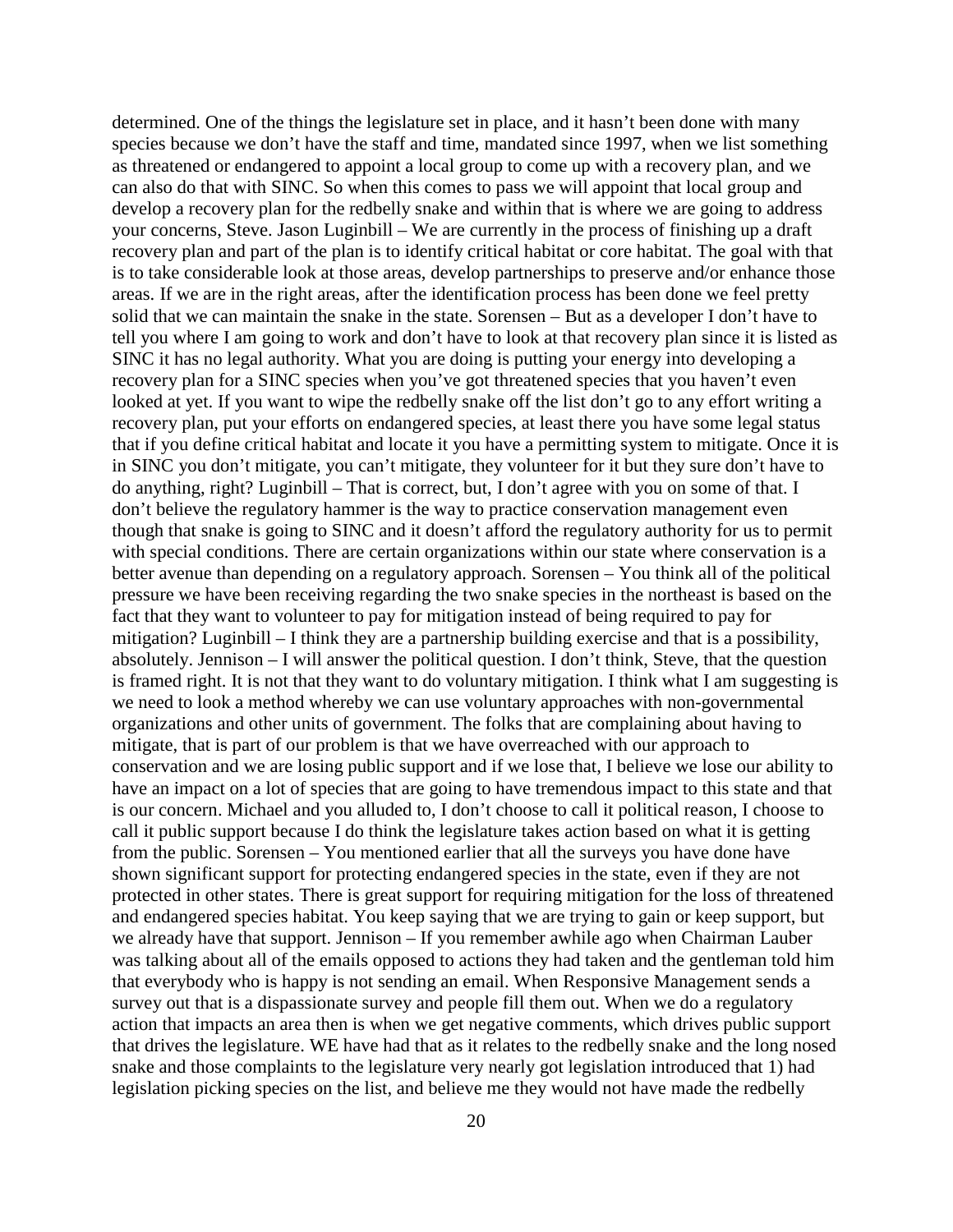snake SINC, they would have taken it off the list; and 2) legislation introduced to do away with the Kansas T&E law completely. Sorensen – But we have idiots in all groups. Whoever came up with the term overreach hit the trifecta; it is used to put down any kind of recommendations. When Ed made his recommendations, I stayed in my chair, but when you made yours I am up here complaining and I am filling out a survey right now that says conservation organizations in the state of Kansas were concerned when Governor Hayden made this a political department, we knew somewhere along the line politics was going to run into wildlife management. I understand there was a bill to get rid of the Kansas Threatened and Species Act, but you saw the public react, they don't want that. We have some big concerns, not about that little snake in northeast Kansas, but we are really concerned when there are potentially other species that could be impacted down the road; a slippery slope. Jennison – When you brought in Governor Hayden and politics is going to enter natural resource management regardless if you have a director or a secretary, but if the department does not pay attention to politics, the legislature will run natural resource management. Sorensen – I understand that, and it is one of our biggest concerns, but when you conduct surveys that show 90 percent of Kansans surveyed support T&E management and making mitigation required. Chairman Lauber – You could go out on the street and talk to a dozen guys and ask if they want to get rid of the Kansas Threatened and Endangered Species Act and the answer would be no, but when you go into the details it becomes different. I know what you are saying but we need to pick our battles. The prairie chicken issue is just beginning and people are going to find out what the long arm of the federal government can do, so you will hear "overreach" a lot. The public always wants to protect fuzzy little creatures, but I don't see this is a good battle for us to pick. If we truly try to prepare some conservation for the species we are doing what we can. Jennison – We tried to do this in such a way that is as totally up front as we can be, so we brought it before you today and we won't vote until October after the 90-day review. There are strong feelings on both sides and we understand that. I don't think conservation is always black and white and we have made the recommendation that will allow us to move forward with conservation. Sorensen – I was surprised in the briefing book that we got Ed's recommendation, but not yours. I don't know how many other people would have been here. Jennison – That would have been done after Chris put it in the register, we are a month early. Sorensen – On July 10 Ed would have put in the register his recommendation to stay threatened? Jennison – No, the recommendation Chris would have put in was mine. Sorensen – Why wasn't it in the briefing book? Jennison – Because I had to write it. Chairman Lauber – There will be more opportunity to discuss this. Sorensen – Some of the Secretary's comments seem conflicting and you may have to define your surveys; if you went out now and told people you were going to save some developers in Kansas City mitigation money, you would get 95 percent, but that is my opinion. Commissioner Wilson – Do we have any other species that was threatened and they needed to do mitigation on and moved to SINC, that we have on record where developers volunteered to do the mitigation? Luginbill – There are several companies out there that have done voluntary mitigation for SINC species, from a partnership aspect. Commissioner Wilson – Do you have that with you? Luginbill – I don't, but I can get you that information. Commissioner Wilson – Please send it to all seven of the commissioners.

5. Use of dogs to track dead or wounded deer - Lloyd Fox, big game research biologist, presented this report to the Commission (Exhibit M). We have changed this since you last saw it. We are limiting our discussion to include four points and eliminating a couple of others we had. Our recommendations are: dogs would be remain on a hand-held leash at all times while tracking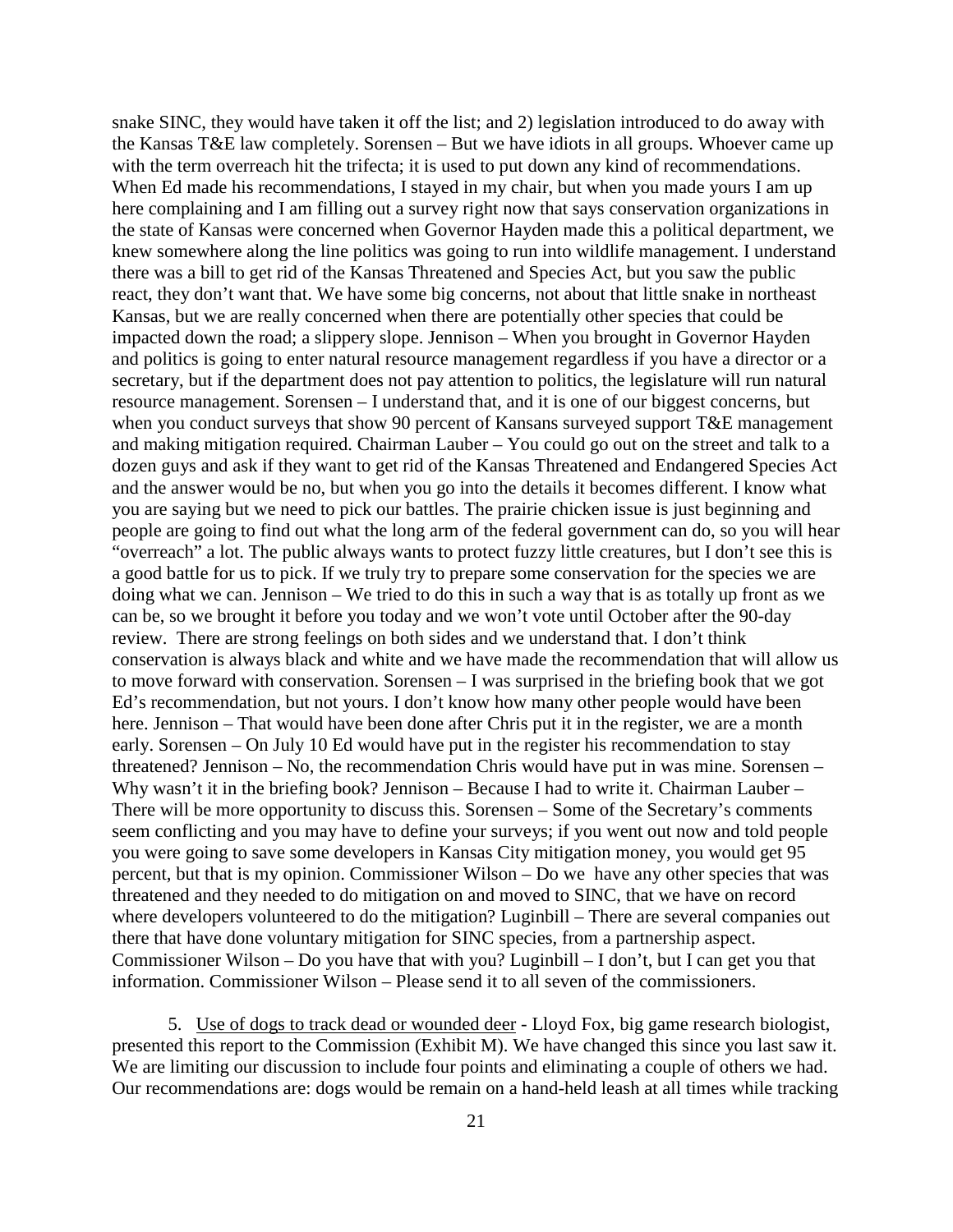is being done; restricted to dispatch wounded animal with legal equipment during that season; tracking may occur after shooting hours, however no weapon may be possessed by participants; and each person assisting would be required to have a hunting license. These recommendations will go into 115-4-4. We are eliminating the requirement to contact the agency and the restriction to tracking during shooting hours. Commissioner Budd – Chris, what is a concealed carry person going to do about no weapon possessed after dark? Tymeson – There are some regulations in the law that says no law can supersede, for example if someone is lawfully hunting then they can possess the conceal carry firearm with a permit. Commissioner Hayzlett – If you are tracking with a dog after hours and you find the deer is wounded, but not incapacitated what are they supposed to do with it? Fox – They won't be able to dispatch it at that time, they will have to wait until shooting hours. The primary reason tracking dogs are used is to recover dead animals and very seldom is the animal still alive when the trackers get there. It potentially could happen, but don't anticipate often. Tymeson – If you recall from the last meeting, this is a compromise of what was proposed and the desire of some of the folks based on a concern from law enforcement that weapons not be used outside the legal shooting hours. Commissioner Hayzlett – Since I have been hunting deer I have had to dispatch animals I have shot with a rifle that still had arrows in them, so some of the animals survive. Chairman Lauber – I think several of them will live; not sure tracking dogs will be able to locate them if they keep moving away. I have never used a tracking dog, but there are times I wish I had one and have found the animal dead. If they are only wounded they will stay ahead of a dog on a leash and don't think it would be practical. Leave it the way it is and if you find one still breathing cut its throat with a knife or something. Tymeson – Or back out. Commissioner Wilson – Most people, if they suspect they have wounded a deer and darkness falls, most of them will just pull out and come back in the morning. You could bring your dog in the morning and look for the deer and still have the ability to dispatch him with a firearm or whatever the season demands. Pearce – When will this be voted on? Tymeson – August. Pearce – When will the law go into effect if the commissioners pass it? Tymeson – Approximately 3-4 weeks depending how the calendar falls. Pearce – So it would be legal through most of the fall deer season? Tymeson – The majority, yes. It will be legal for firearms deer season.

Commissioner Marshall – Before we adjourn for supper, one more question on ducks. When you present the data to us and you put a median or a mean for some of the answers if you would put a mode that would help me to sort out what most of the hunters want to do and not the averages, when it makes sense. Bidrowski – Sure. Sorensen – When Tom distributes the results of the surveys to the Commissioners can we get it? Tymeson – Yes, Tom said he would try and put it online as soon as he has it ready for distribution.

- **VII. RECESS AT 5:00 p.m**.
- **VIII. RECONVENE AT 6:30 p.m.**

### **IX. RE-INTRODUCTION OF COMMISSIONERS AND GUESTS**

- **XI. DEPARTMENT REPORT**
- **X. GENERAL PUBLIC COMMENT ON NON-AGENDA ITEMS**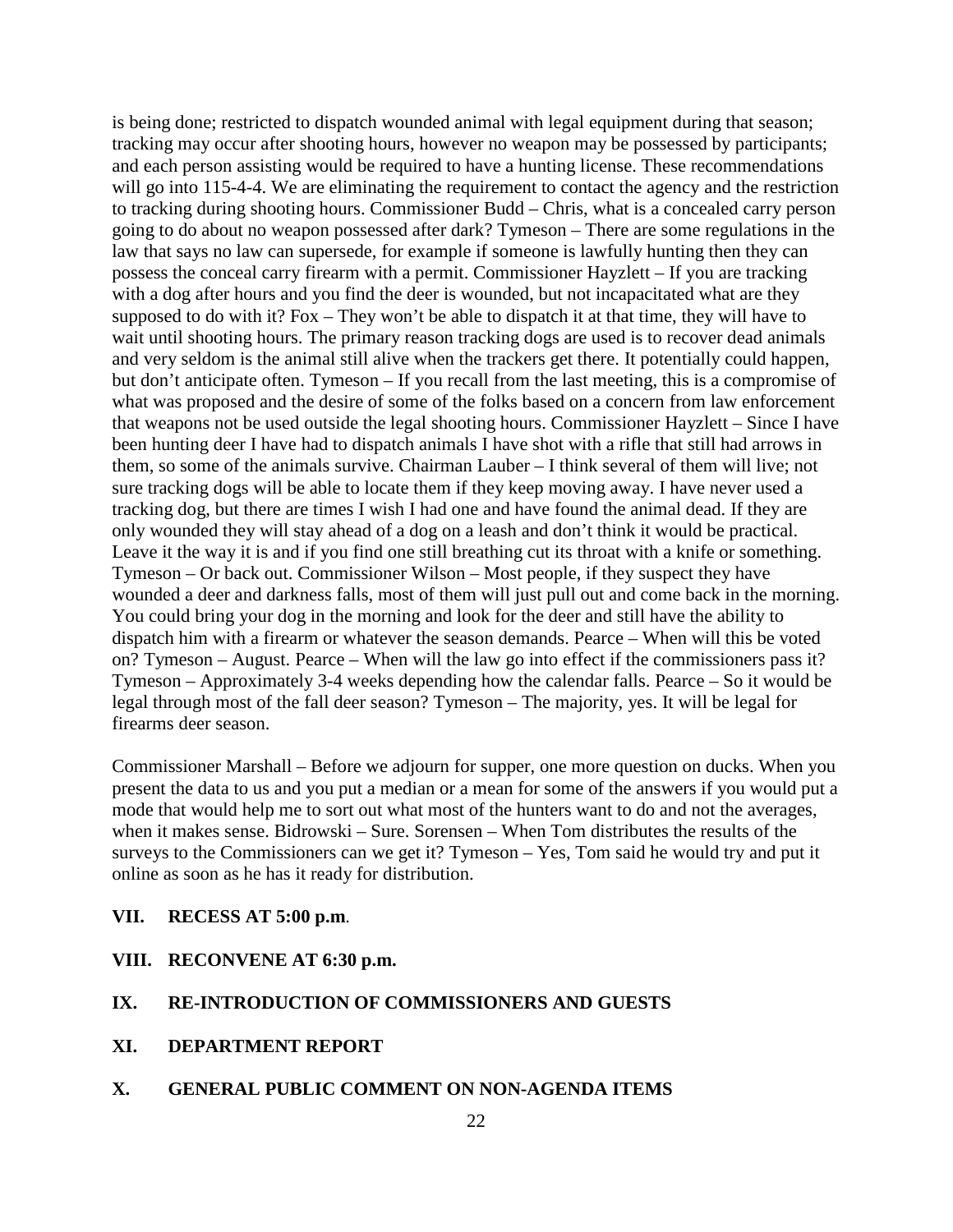Brad Harris, Erie/St. Paul – Curious about what was discussed on late season duck hunting? Chairman Lauber – In summary, results of survey are not in yet and after survey is reviewed we will receive a recommendation before the August meeting. In the briefing book are a variety of dates which are in the survey and the public should receive results of the survey prior to the next meeting and we hope to have a discussion at that time. The discussion will be, more late or more early days. Do you have an opinion? Harris – Definitely more late days, the more in January we can have the better. Most local people like the way seasons were set last year. One comment was about goose season and adding a week in February. Commissioner Marshall – Where do you hunt, river, public refuge or where? Harris – One-third public, one-third on river, and one-third dry field hunting. For Canadas all dry field hunting. Commissioner Marshall – For ducks is late part because you are hunting on the river then because water is open? How did you hunt them that last week last year? Harris – Ice eaters and keep water open and don't hunt river that much to keep the birds in the area. A lot of dry field hunting; there are a lot of county lakes around here that hold a lot of birds. Commissioner Marshall – How do you get electricity to ice eater? Harris – Generator. If you are willing to work the hunting is the best late.

Steve Sorensen – I heard on the way here that the Governor has taken \$6 million from state agencies to cover state bills until June 30. Did you lose any? Jennison – That was a certificate of indebtedness and has been used a lot previously. It is a cash flow mechanism and takes idle funds that are in various accounts, but not any of ours. Actually not the Governor, but voted on by the finance council, who are in charge of the finances when the legislature is not in session.

Jeffrey ?? (Mangles), McCune – Back to duck season. I hunt 95 percent public, can hunt private if I want, but public is what our dime pays for. I'm tired of frozen water, so the earlier the better.

Commissioner Marshall – When did the water freeze up last year?

Zach Collard, Pittsburg – Brad and I were on a hunt in the end of December, beginning of January and the ice was about five inches thick, it take a chainsaw, but eventually we made it to the open hole right in front of pool two at Neosho WA and two days of fabulous hunting. If you are willing to put the work in on public ground, which our state stamp goes towards. In order to harvest these ducks the right way you are going to put in some work when the weather gets rough. We are all duck hunters so we are not going to be hunting 75 degree weather, if you want to shoot wood ducks and mosquitoes you can hunt in October. Not much migration in eastern Kansas in October. Last week of the season, the St. Paul DU chapter had a wipe out while everything was warmed up. I remember hunting in the last day of duck season this year in nothing but a hoodie and shorts because it was in the mid-50s and we ended up shooting Canada geese and not ducks and they were out on the public ground and having a heyday. Commissioner Marshall – Is a wipe out good or bad? Collard – Good, shot limits of ducks the last week. I don't understand someone saying you are tired of frozen water, because that is what happens when winter comes around. I don't believe there has been a season that I have hunted Neosho WA where there has been solid ice from December to the end of duck season that just doesn't happen.

Chris Turlop, Crawford County – I have been hunting this area for 45 years, specifically the St. Paul area. We have freeze up, however there is a lot of open water on area lakes, strip pit mine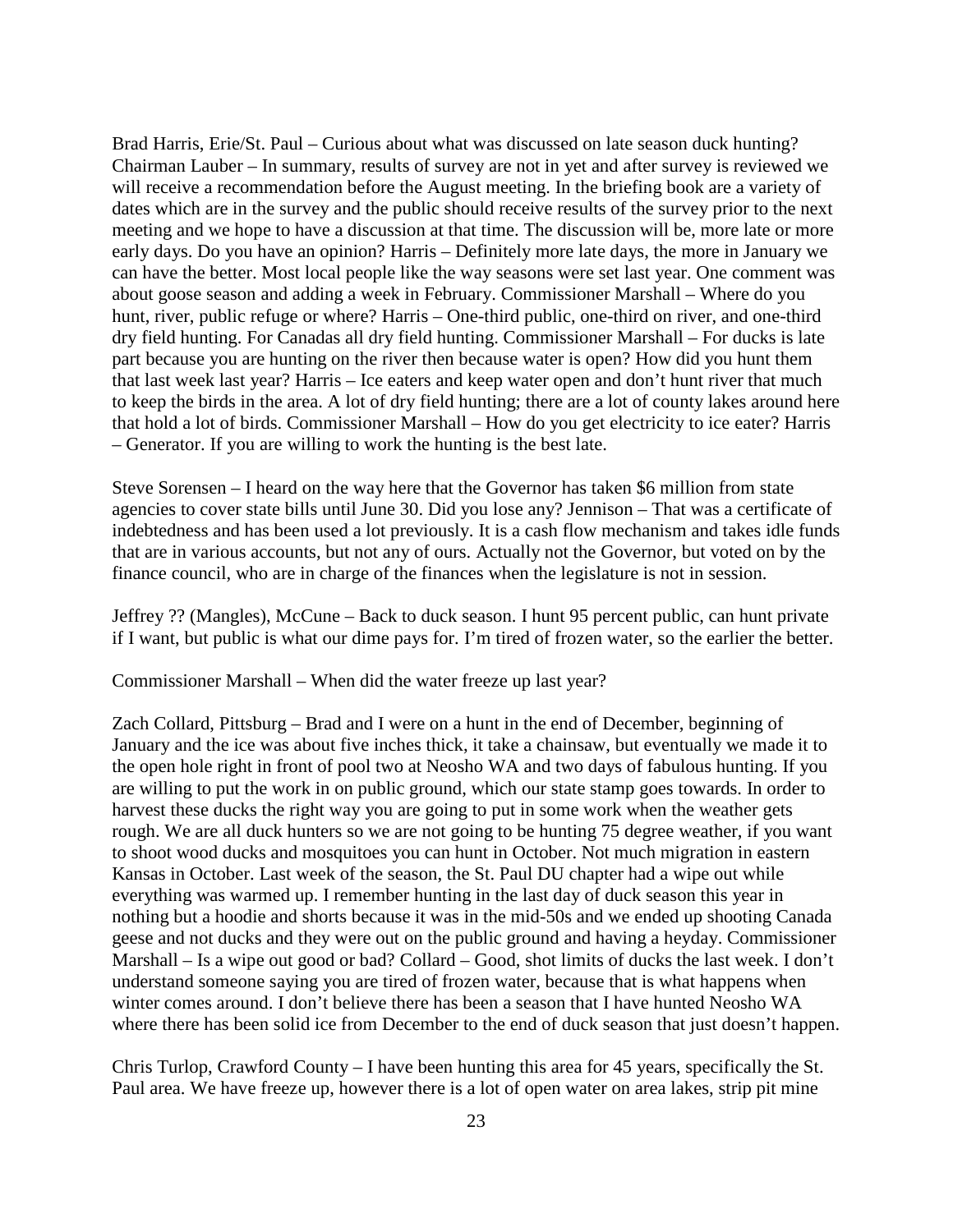lakes and most of the time they don't freeze. The marshes freeze because they are shallow and don't get the wind. The later the season the better for the hunting, migration doesn't start until second week of November, within a week. Last year was phenomenal. Another thing people don't realize is the birds we hold, if it freezes up they go south and as the water frees up in 4 to 5 days they come back because we have the grain, shallow water and the feed. Chairman Lauber – I am compelled to bring up again, if we were only talking around here in the southeast zone I would concur, but further north the ice does provide a real disadvantage and it is not practical to take to take chainsaws to open it up. Turlop – We have a lot of people who come to this area to hunt ducks from out of state. Chairman Lauber – I am aware of that. Turlop – We are speaking for our area because this is where our tax dollars go and this is where we hunt. Commissioner Budd – I want to clarify that the southeast zone is the smallest zone we have in Kansas, so if we are going to compare it to the other zones. Chairman Lauber – I'm not sure it is any smaller than the low plains early zone in square miles. Commissioner Budd – Such a convoluted line it is hard to tell, but maybe. I know most of the opinions here are from local people and I think we should listen to everyone of them. No different than listening to deer and crossbows and other issues.

Todd Fluviar, Frontenac – I hunt all over Crawford County, wherever the ducks are at I go, both public and private marshes. I personally like the way the seasons are set up because we travel to Cheyenne Bottoms in October and that allows me to hunt from October to the end of January. I don't have a lot of means, but I find the money to go and take my kids and take advantage of early seasons as well as late seasons. Back to the freeze up, you are rolling the dice, we have no control over mother nature. I didn't even hunt the last week of the season last year because I was so tired of shooting ducks, to be honest with you; and that was on public area at St. Paul. Hunting was phenomenal. Take advantage of early seasons out west, it doesn't take a king's ransom to go there and hunt. Commissioner Marshall – Do you hunt Marais des Cygne? Fluviar – No. Commissioner Marshall – Do you think their season is a little different from your season? If that was the only place to hunt, does that migration happen a little sooner than it does down here? Fluviar – I would say it is pretty similar to here. Commissioner Marshall – It just freezes up sooner. Fluviar – Yes, but they do have the Marais des Cygne river that flows through there and to the east of there in Missouri there are some wildlife areas that hold a lot of ducks.

Secretary Jennison – Linda has her commercial cued up now that we were unable to watch this afternoon (showed commercial). Linda, where will we be using these? Craghead – It will go hand in hand with sport hunting shows we are working collaboratively with. Also, it will be going on our websites in digital ads and on local networks if we can get a good deal on it. Commissioner Marshall – Does Cabelas let you put something like that on their website? Craghead – For a price they do and especially since we are working with them on the upland road trip.

### **XI. DEPARTMENT REPORT**

### **D. Public Hearing**

*Notice and Submission Forms; Kansas Legislative Research Letter and Attorney General Letter (Exhibit N).*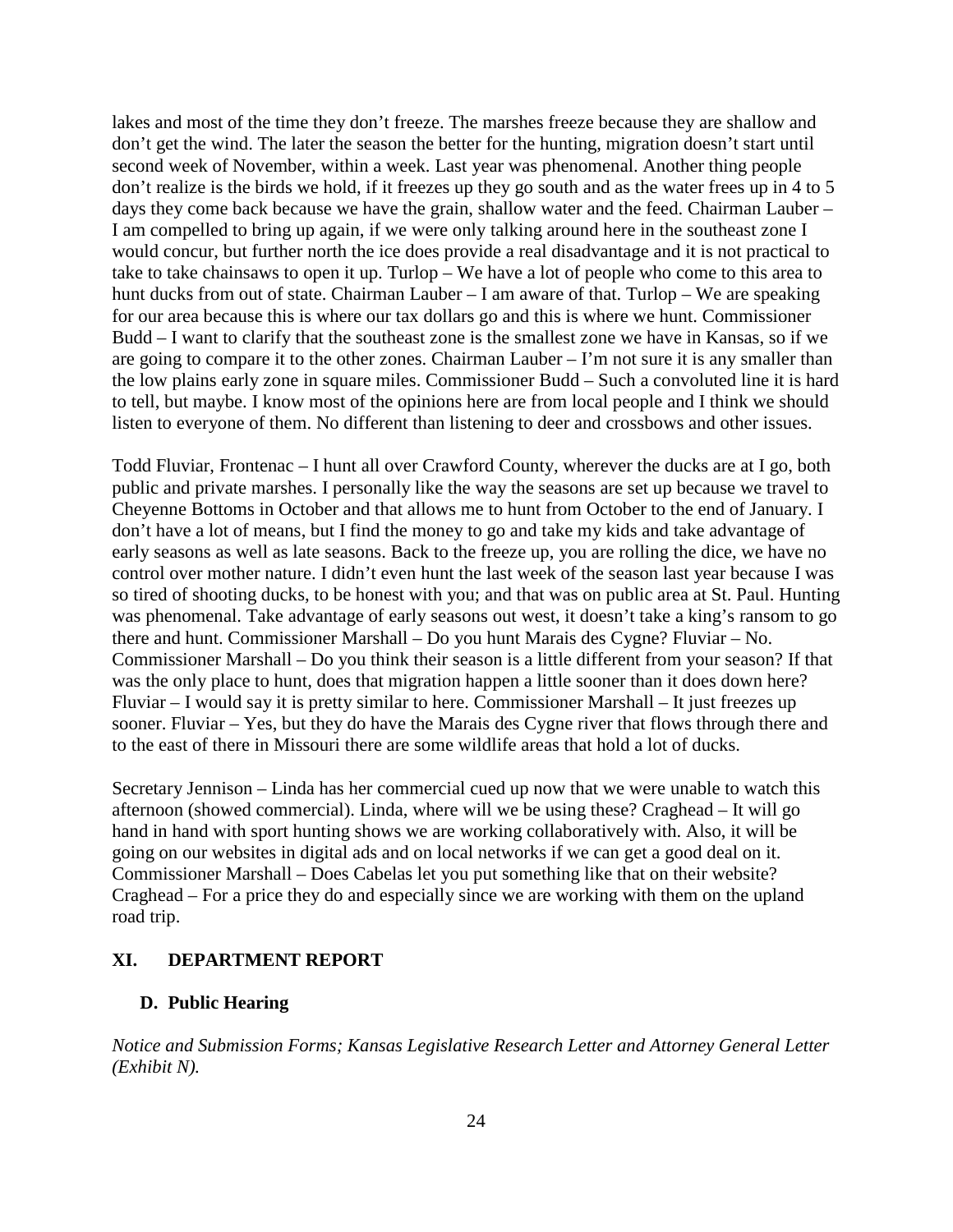1. Early Migratory Bird Seasons - Tom Bidrowski, migratory game bird program manager, presented this update to the Commission (Exhibit O). The USFWS annually develops the frameworks for states to establish migratory game bird hunting seasons which establish maximum bag, possession limits and season lengths, earliest opening and latest closing dates; defines teal population thresholds for which September teal season can be held; and historic season dates and harvests. Final federal frameworks will not be set until the June 26, 2014 USFWS Service Regulatory Committee meeting, however with current populations in the prairie pothole region and continental teal population we expect no changes in the federal frameworks, which would allow for a 16-day teal season. Last year the bag limit was raised from four to six and possession limit is three times the daily bag. There are two options for the Low Plains Zone and three season options for the High Plains. In staff recommendations we are recommending Option B, the 16-day season running September 13 through September 28, 2014 for the Low Plains; and in the High Plains, Option C, a 9-day season running September 20 through September 28, 2014. If the commission chooses these options it will make the earliest that the High Plains and Low Plains early zone regular duck season could start would be October 11 because, a break of three weekends with the youth season being one of those. Commissioner Marshall – Tell us a little about last year's migration. Was there any surprises or did you think it was a classic one? Bidrowski – It definitely started with the late spring and late fall in prairie pothole region and that delayed nesting for about two weeks so that had an effect on when the birds started coming down. The first thing we started seeing in the harvest was in calendar days. Traditionally it started the second Saturday, but we started the first Saturday, the earliest ever since 1992. Saw adult males first part of the season and juveniles the last two weeks as well as a few females; so later migration. Commissioner Marshall – The first week was a waste last year, but I realize we can't really move it. Bidrowski – If you look at the harvest at Cheyenne Bottoms they had another phenomenal season. Late migration also carried into the regular duck season so they had a fantastic October 4 opening weekend there and blue wings remained 40 percent to 60 percent of the harvest up until about the end of October, then started to see gadwall and mallards show up in harvest. Commissioner Marshall – The problem with delaying it a week is it really messes up the start of the next season, more than anything? Bidrowski – Correct. Commissioner Budd – Why does the High Plains have a 9-day season and the Low Plains a 16-day? Bidrowski – The High Plains has a 97-day option for regular duck season, so you add in two youth days and with only 107 maximum hunting days limited by Migratory Bird Treaty Act; so we subtract one from general duck season leaving 96-days in High Plains, two for youth weekend, 9-days for teal season. Commissioner Budd – The Low Plains doesn't have that option? Bidrowski – Not for 97 day season, they are only allowed 74-days in the Low Plains zone. Commissioner Budd – Why is that? Bidrowski – It is based off under-utilized harvest opportunities in the High Plains zone on western continental mallards. It was divided out in the late 1960s, with the first High Plains zone in 1972. When it was broken out there were fewer hunters and less hunter pressure, so there is more hunting opportunity that way. Commissioner Budd – In the Low Plains, since we have a 16-day season you are wanting to start on September 13 and go through September 28 and since you are limited to 9 days in the High Plains, your first option is September 6 to September 14, second option is September 13 to September 21 and you chose third option, September 20 to September 28. You think that is the best for harvest opportunity? Bidrowski – Most teal would be available at that time. We start seeing teal show up at Cheyenne Bottoms in mid-August and those are some of the further migrants that go down to Central America and Mexico. Commissioner Budd – Do we vote on this tonight? Bidrowski – Yes, we do. Chairman Lauber –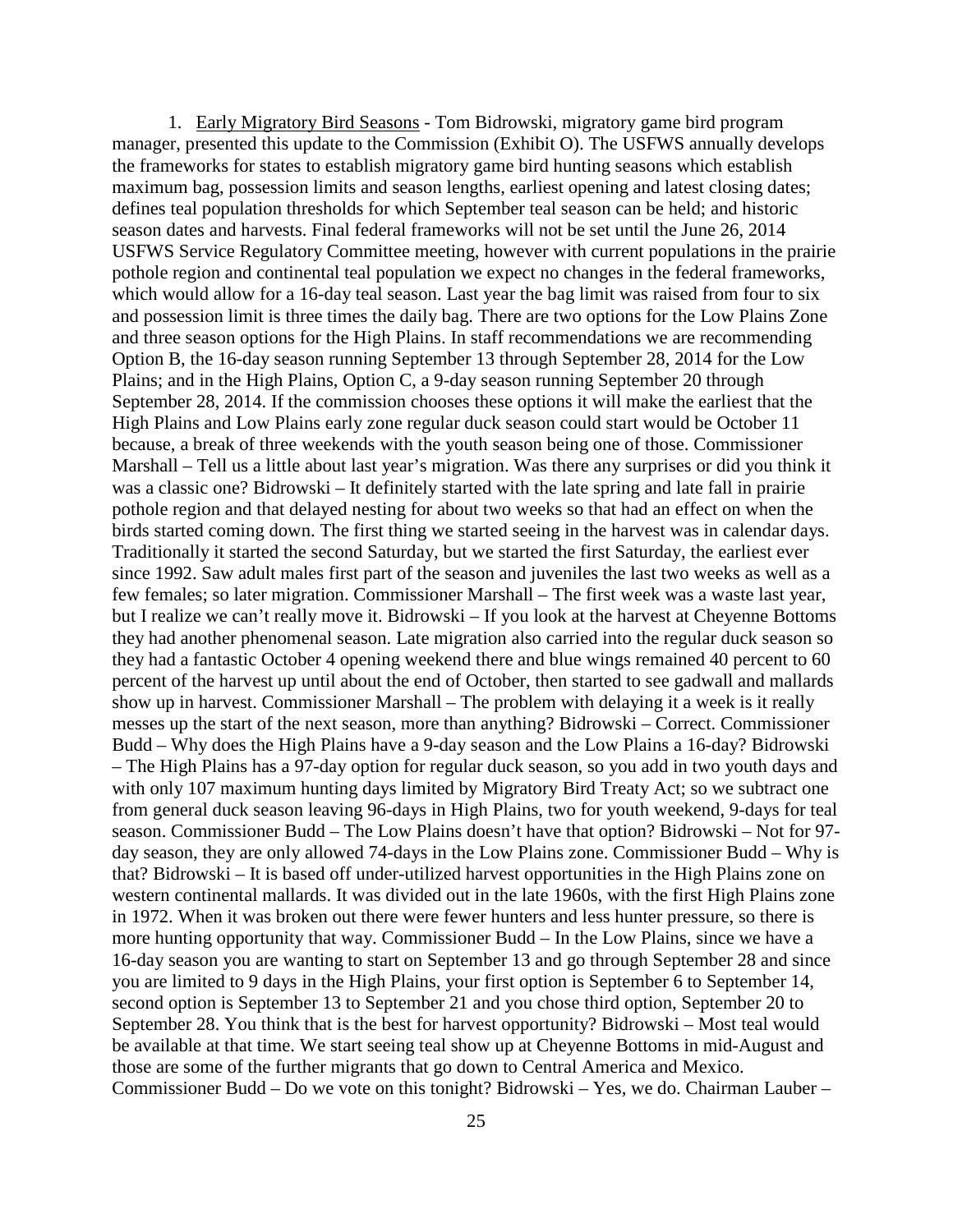Staff recommends Option B and Option C which are the latest options in both cases. Commissioner Budd – I like your way of thinking. Bidrowski – It works well on the front end. Commissioner Marshall – Remind when earliest we can start Low Plains regular duck season? Bidrowski – October 11, the second Saturday; three weekends used up for teal and one weekend for youth. You would lose half your season options for the regular season early zones.

### **Commissioner Hayzlett moved to approve Options B for Low Plains and Option C for High Plains Early Migratory bird seasons before the Commission. Commissioner Budd second.**

Commissioner Marshall – I have to make one point here; if we go through with this plan the Low Plains early season will start a week later than last year. Bidrowski – Correct. Commissioner Marshall – Wasn't there an outcry for October 4? Bidrowski, No, if you go to historic season dates it was typically the second Saturday. It also gives you a three-day weekend for those who have Columbus Day off. Some of the outcry was the December 1 closure.

| The roll call vote on early migratory seasons as recommended was as follows (Exhibit P): |               |  |
|------------------------------------------------------------------------------------------|---------------|--|
| <b>Commissioner Budd</b>                                                                 | <b>Yes</b>    |  |
| <b>Commissioner Dill</b>                                                                 | <b>Absent</b> |  |
| <b>Commissioner Doll</b>                                                                 | <b>Absent</b> |  |
| <b>Commissioner Hayzlett</b>                                                             | <b>Yes</b>    |  |
| <b>Commissioner Marshall</b>                                                             | <b>Yes</b>    |  |
| <b>Commissioner Wilson</b>                                                               | Yes           |  |
| <b>Commissioner Lauber</b>                                                               | Yes           |  |

#### **The motion as presented early migratory seasons passed 5-0.**

2. KAR 115-8-1. Department lands and waters: hunting, furharvesting, and discharge of firearms – Brad Simpson, public lands section chief, presented this report to the Commission (Exhibit ).You will be voting on reference document that is adopted into 115-8-1; these are regulations that are on state fishing lakes and wildlife areas. The changes you have been seeing at last few commission meetings have been changed and are in entire reference document that was included in the briefing book so that is what you are voting on. Commissioner Budd – With so many people from this area could you give a two minute update on project? Simpson – We do have a major reclamation project, a \$3 million allocation granted to us and a Pittman-Robertson grant that will reimburse 75 percent of costs back to us, so our out-of-pocket will be 25 percent of \$3 million, less than \$1 million. We will start the planning, engineers will be acquiring all of the permits needed to get project underway, not looking at dirt work until after this hunting season. Have a pre-construction meeting on the south unit within the next two weeks where we will be putting in a permanent pump station, which we hope to be in place well before October, however our water right does not allow us to pump until October 1. Hope to be able to flip a switch and fill the south end up this fall. Commissioner Budd – And we are going to have some public meetings? Simpson – We plan to have a public information night where we will present the plan and how we will move through that plan over the next couple of years in developing the wildlife area.

#### **Commissioner Budd moved to approve KAR 115-8-1 before the Commission.**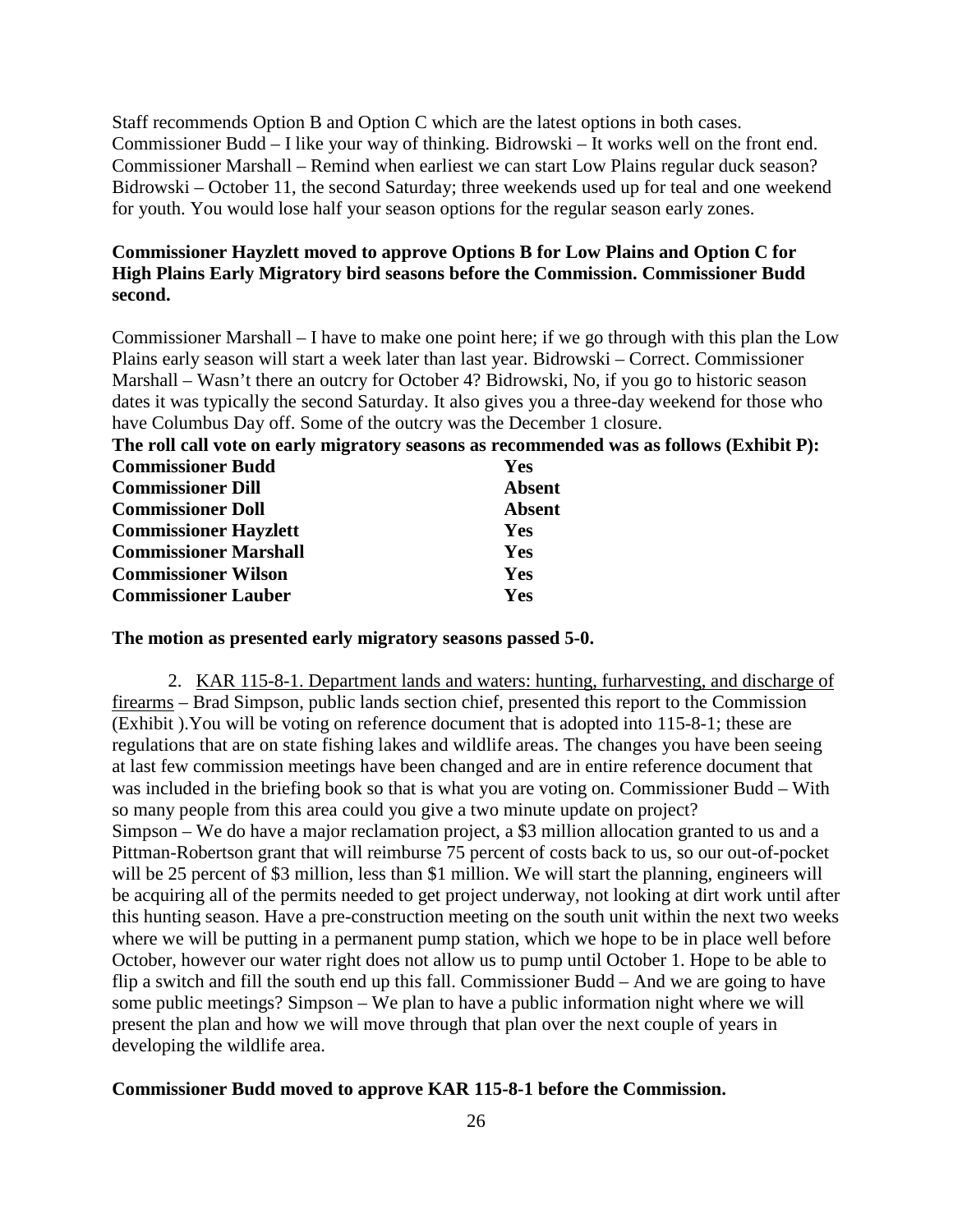**Commissioner Wilson second.**

| The roll call vote on KAR 115-8-1 as recommended was as follows (Exhibit R): |               |  |
|------------------------------------------------------------------------------|---------------|--|
| <b>Commissioner Budd</b>                                                     | <b>Yes</b>    |  |
| <b>Commissioner Dill</b>                                                     | Absent        |  |
| <b>Commissioner Doll</b>                                                     | <b>Absent</b> |  |
| <b>Commissioner Hayzlett</b>                                                 | <b>Yes</b>    |  |
| <b>Commissioner Marshall</b>                                                 | <b>Yes</b>    |  |
| <b>Commissioner Wilson</b>                                                   | Yes           |  |
| <b>Commissioner Lauber</b>                                                   | Yes           |  |

#### **The motion as presented KAR 115-8-1 passed 5-0.**

3. KAR 115-25-9a. Deer; open season, bag limit, and permits; additional considerations; Fort Riley - Lloyd Fox, big game research biologist, presented this report to the Commission (Exhibit S). We have the season recommendations we have gotten from Fort Riley staff. That would include archery that would start September 1. We have two amendments in our briefing book: to change closing date of archery from September 15 to September 14. Season for designated persons, change also in 115-25-9, they have asked for October 10 through October 13. Firearm season would be November 28 through November 30 and December 13 through December 21. Open archery from January 12 through January 31, 2015. They requested no open season during pre-rut season or what used to be the special extended season in deer management units 7 and 8; we have done away with that regulation already in 115-25-9 so we recommend, in the amendment, that you strike "the special extended firearms season and" from the language. The two amendments on this regulation one is in section (a) to change the date from September 15 to September 14; and in section (e) to strike portion of sentence on special extended firearms season. Chairman Lauber – The management of Fort Riley prefers the amendments? Tymeson – The amendments are clean up, if you pass it without the amendments it really has no impact, with amendment only that one day. Our recommendation to vote for the amendments to clean it up.

### **Commissioner Marshall moved to bring KAR 115-25-9a before the Commission. Commissioner Hayzlett second.**

**Commissioner Budd moved to amend KAR 115-25-9a. Commissioner Hayzlett second.**

| The roll call vote to amend KAR 115-25-9a as recommended was as follows (Exhibit T): |               |
|--------------------------------------------------------------------------------------|---------------|
| <b>Commissioner Budd</b>                                                             | <b>Yes</b>    |
| <b>Commissioner Dill</b>                                                             | <b>Absent</b> |
| <b>Commissioner Doll</b>                                                             | <b>Absent</b> |
| <b>Commissioner Hayzlett</b>                                                         | Yes           |
| <b>Commissioner Marshall</b>                                                         | <b>Yes</b>    |
| <b>Commissioner Wilson</b>                                                           | Yes           |
| <b>Commissioner Lauber</b>                                                           | Yes           |

**The roll call vote on regulation KAR 115-25-9a as amended was as follows (Exhibit T):**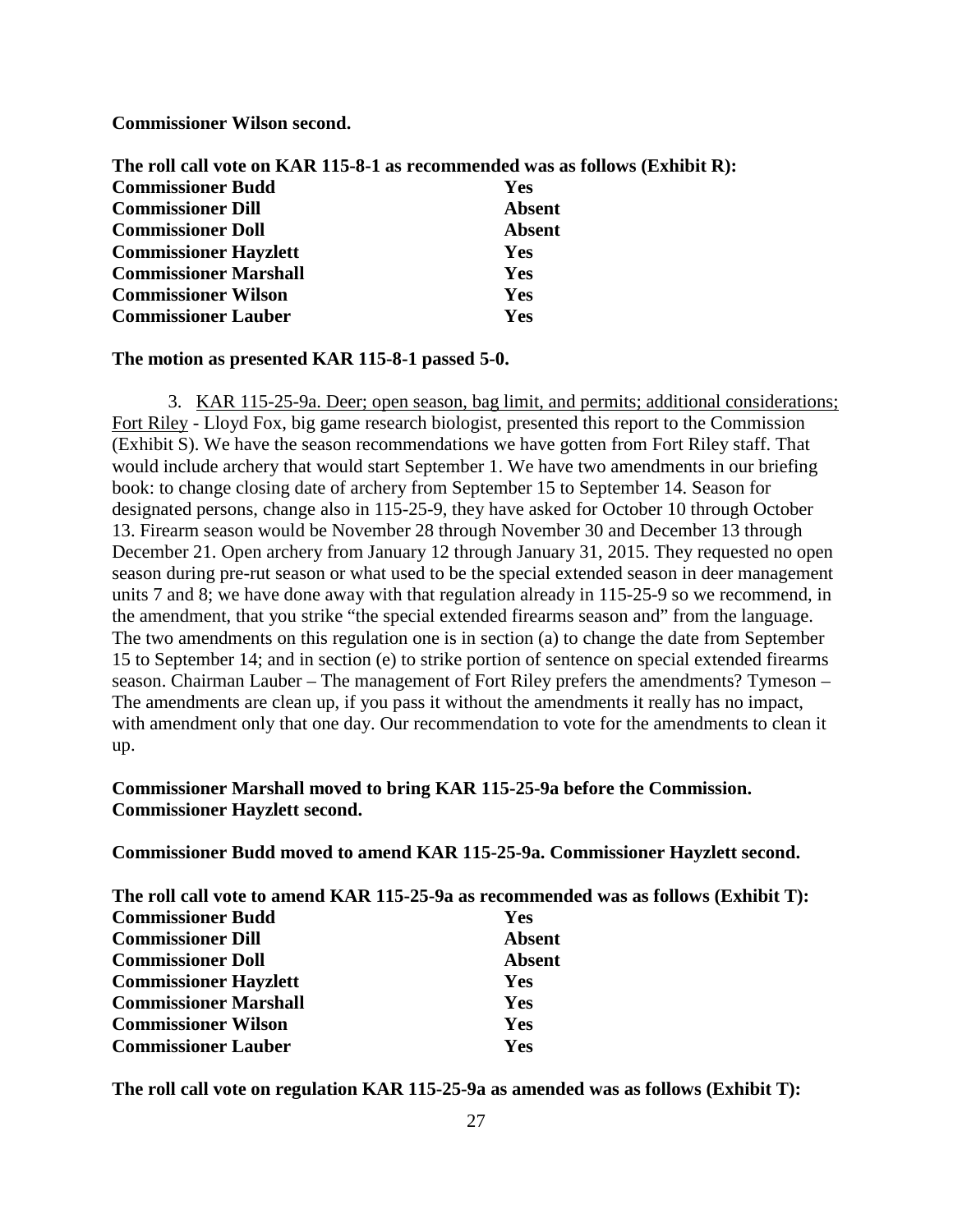| <b>Commissioner Budd</b>     | <b>Yes</b>    |
|------------------------------|---------------|
| <b>Commissioner Dill</b>     | <b>Absent</b> |
| <b>Commissioner Doll</b>     | <b>Absent</b> |
| <b>Commissioner Hayzlett</b> | <b>Yes</b>    |
| <b>Commissioner Marshall</b> | <b>Yes</b>    |
| <b>Commissioner Wilson</b>   | Yes           |
| <b>Commissioner Lauber</b>   | Yes           |

#### **The motion as amended on KAR 115-25-9a passed 5-0.**

4. KAR 115-4-2. Big game and wild turkey; general provisions - Lloyd Fox, big game research biologist, presented this report to the Commission (Exhibit U). We have one change on page 2 (b)(1), delete section that reads, "A permit or game tag purchased during the open season shall not be valid until the next calendar day." This would eliminate that section and renumber the regulation after that. Commissioner Budd – This will let you hunt the same day you buy your permit, correct? Fox – Yes it would.

### **Commissioner Budd moved to approve KAR 115-4-2 before the Commission. Commissioner Marshall second.**

Commissioner Wilson – The last time this came up I thought we had a recommendation from the Captain of Law Enforcement that they wouldn't do that. Chairman Lauber – I think Law Enforcement had some reservations, but I don't know that we made a commitment not to do it. Commissioner Wilson – I understood that we would not pursue that any longer. Jennison – I think Robert's recollection is right, if it would have been up to law enforcement to come up with a recommendation on this it would have been their choice not to do that. In looking at the totality of this our recommendation is to do what is before you. Michael Pearce – Robin, what is the reason for you to want the regulation changed? Jennison – We have had significant discussion on it and I think in this day and age it has to do with user friendliness and making it easier for people to come in and hunt. Law Enforcement does have some concerns about people coming in and taking game and then going to buy the license afterward. In reviewing that and thinking about it we decided the incidents of that happening were not significant enough to not allow people to come in and hunt the same day as they purchase the license. Chairman Lauber – When this statute came out it was a paper transaction and there was no opportunity to ensure the date and time it was purchased, now with electronic licenses you know exactly when it was purchased. Jennison – That is true. Part of what the chairman is alluding to is the technology that is available today, while in some respects you would think it would make it easier to do that, but at the same time that is the trend; at some point people may be able to get their license on their phone, not saying we are going to, but may be possible. Taking everything into consideration we decided to bring this recommendation forward. Pearce – Did anyone check with surrounding states to see how they did it? Tymeson – The question was asked at the last commission meeting, what were our neighboring states doing, so I checked the four neighboring states and none of them had the prohibition that we currently have. For example, you could go and buy a turkey permit and hunt the same day in any of those four states. Kevin Jones – This a complex issue for law enforcement, the issue we are getting into here is, when does the permit become valid, and in looking at our statute that requires the purchase of a license there is a provision in that which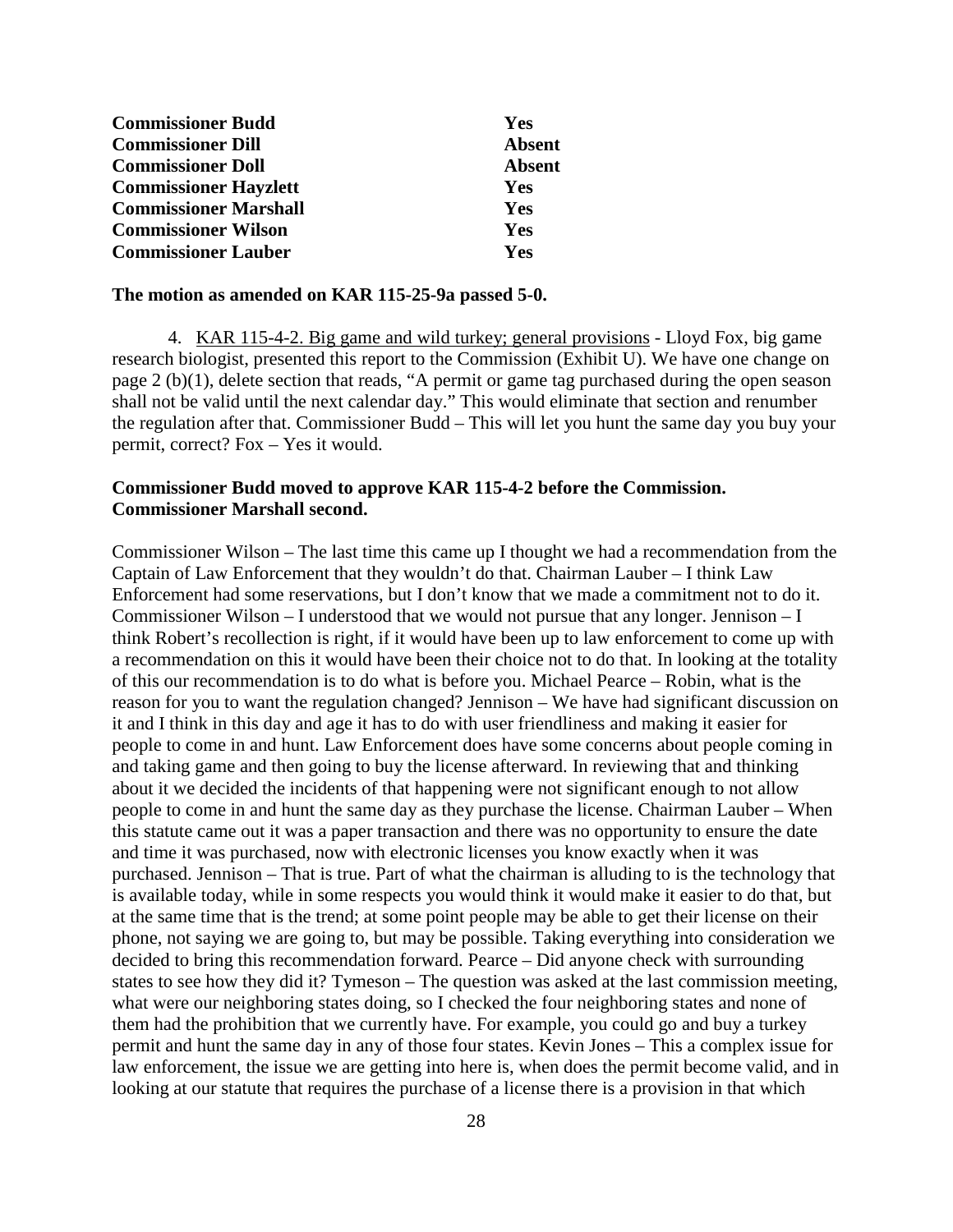says, no one shall be found guilty if the license is purchased prior to the arrest, so it is all built on when the legal action starts. This provision keeps the individual from going and buying permit which is valid on the same day the kill is made, but the citation is written after the kill and the purchase was made prior to the arrest so it becomes a time flow issue. We had one case this year dismissed on those grounds because individual was charged with take without a proper license, but the license was purchased prior to when the arrest occurred. The prosecutor did not opt to charge under this regulation, take on invalid permit because it was used on the same day as purchase. Chairman Lauber – Was the arrest made contemporaneous with the investigation? Jones – The deer was found on an inspection of a locker plant, they looked at the tag and the time the kill was made, it was 7:00 am, but permit was purchased at noon. Animal was seized and charges were filed, but statute 32-1001, subsection (e) was used against us because permit was purchased before the arrest was made; it had nothing to do with when the animal was killed. The only thing that has to do with when the animal was killed is when the permit becomes valid. Commissioner Budd – You can't really arrest them before they buy the permit can you? Jones – If you can do that you are a magician. That is our concern and why the recommendation came from law enforcement as it did. Chairman Lauber – By eliminating this it is a lot more user friendly, it may be abused but offers some other benefits.

**The roll call vote on KAR 115-4-2 as recommended was as follows (Exhibit V):**

| <b>Commissioner Budd</b>     | Yes            |
|------------------------------|----------------|
| <b>Commissioner Dill</b>     | Absent         |
| <b>Commissioner Doll</b>     | <b>Absent</b>  |
| <b>Commissioner Hayzlett</b> | Yes            |
| <b>Commissioner Marshall</b> | <b>Yes</b>     |
| <b>Commissioner Wilson</b>   | N <sub>0</sub> |
| <b>Commissioner Lauber</b>   | Yes            |

#### **The motion as presented KAR 115-4-2 passed 4-1.**

5. KAR 115-25-1. Prairie chickens; open seasons, bag limits, and possession limits; permit - Jim Pitman, wildlife biologist, presented this report to the Commission (Exhibit W). We need to modify our prairie chicken regulations due to the recent federal listing to threatened. At last meeting recommendations were to maintain our current hunt units and simply close the season in the southwest unit, which would allow some incidental take in the northwest part of the state. That was authorized by the U.S. Fish and Wildlife Service (USFWS) in their 4(d) exemption when they came out with the listing. Since our last commission meeting we have had more in-depth discussions with USFWS law enforcement personnel and we discovered that while incidental take of lesser prairie chickens is still allowed, possession is not which makes that very problematic because it very difficult to differentiate between lesser and greater prairie chickens (pc) when you have each species in the hands, particularly the hens, genetics are so close. By maintaining hunting in that area where lesser and greater prairie chickens overlap, it places a lot of responsibility on our hunters and law enforcement officers to identify those two species; and other complications of maintaining an open season in that area. We have decided to modify our hunt unit boundaries to exclude almost all of the lesser prairie chicken range and close that to hunting; then combine all of the other units in the northwest and eastern part of the state and maintain one greater prairie chicken season. You will see two on that map, but there is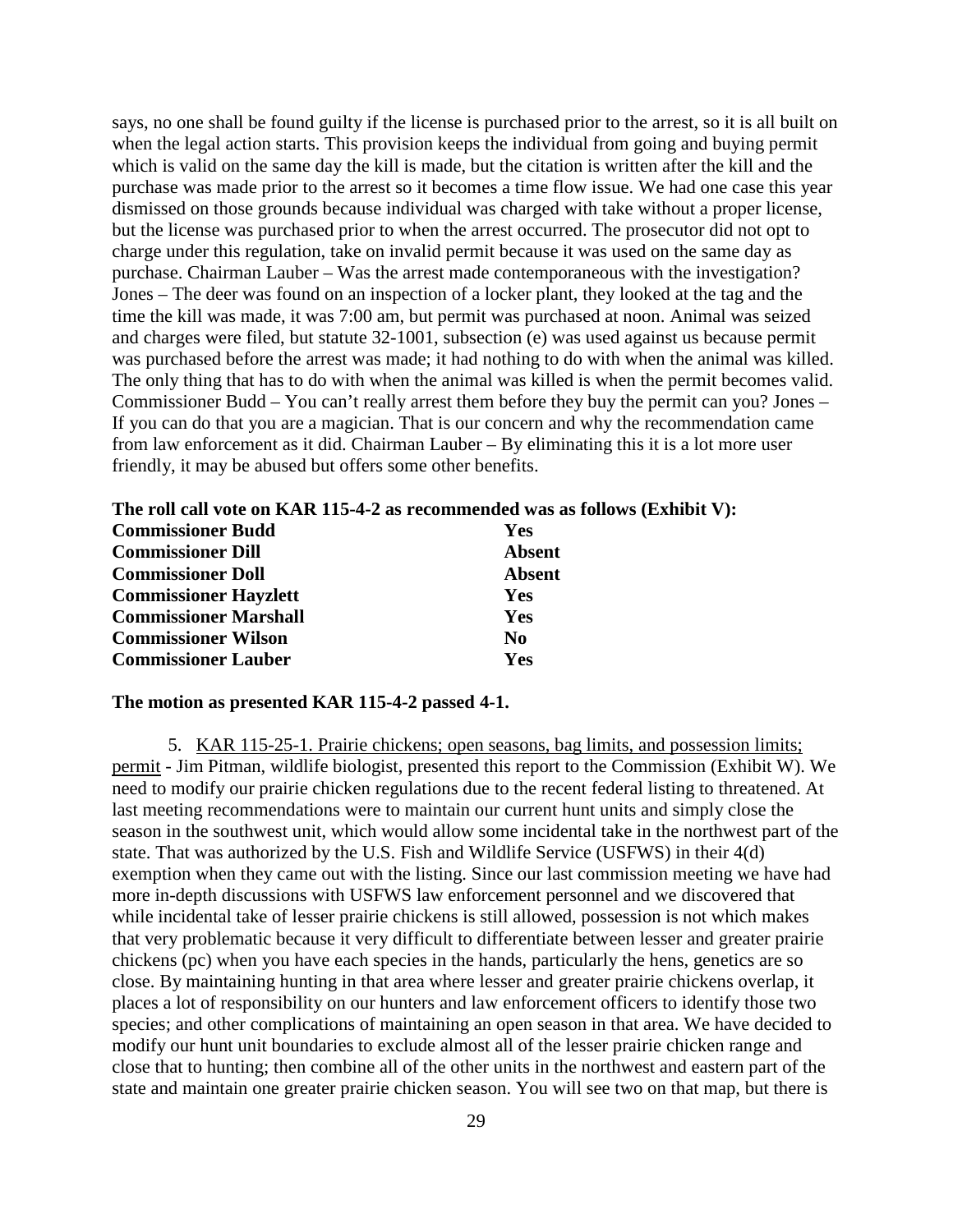one area of LPC range that would be in the open area because there have only been two LPC observations in the last five years, in 2011, so we felt there was a minimum risk for hunters and to go further east would eliminate a lot of good hunting opportunities in Russell and Osborne counties, if we were to use a major road as boundary. Pearce – Where? Pitman – In northwest Rush and southeast Ellis counties would still be open if the recommendation is approved. Commissioner Hayzlett – People out west weren't pleased with federal government's choice, but they will abide by this. They are just as protective of prairie chicken as anyone else. What about the corner of Rooks County? Pitman – No hunting in southwest corner, using the roads as boundaries that is the closest we could get. Chairman Lauber – If you had an incidental take, what do you do with it, identify and discard? Pitman – You are supposed to turn it into the USFWS. Legally, according to the 4(d) rule you can kill them, you just can't possess them. We planned on hunting them all along, but they after the listing they decided incidental take is allowed, but possession is not. Kevin Jones, Mike Mitchener and myself explored all of the options and this is it; that small area does have some of the greatest GPC harvest in the state. It is disappointing, but don't think there was anything else we could do.

### **Commissioner Marshall moved to bring KAR 115-25-1 before the Commission. Commissioner Hayzlett second.**

Tymeson – Need motion to amend, what was originally proposed was to just close that smaller portion of southwest unit, the amendment is that map in the briefing book, so essentially just one greater prairie chicken unit.

#### **Commissioner Hayzlett moved to amend KAR 115-25-1. Commissioner Marshall second.**

Commissioner Budd – The next time we talk about prairie chickens I would like to see if we can get someone from the USFWS to come down. Pitman – I would be glad to extend that offer.

|                              | The roll call vote to amend KAR 115-25-1 as recommended was as follows (Exhibit X): |
|------------------------------|-------------------------------------------------------------------------------------|
| <b>Commissioner Budd</b>     | <b>Yes</b>                                                                          |
| <b>Commissioner Dill</b>     | <b>Absent</b>                                                                       |
| <b>Commissioner Doll</b>     | Absent                                                                              |
| <b>Commissioner Hayzlett</b> | <b>Yes</b>                                                                          |
| <b>Commissioner Marshall</b> | <b>Yes</b>                                                                          |
| <b>Commissioner Wilson</b>   | Yes                                                                                 |
| <b>Commissioner Lauber</b>   | <b>Yes</b>                                                                          |
|                              |                                                                                     |

| <b>Commissioner Budd</b><br><b>Yes</b><br><b>Commissioner Dill</b><br><b>Absent</b><br><b>Commissioner Doll</b><br><b>Absent</b><br><b>Commissioner Hayzlett</b><br><b>Yes</b><br><b>Commissioner Marshall</b><br><b>Yes</b><br><b>Commissioner Wilson</b><br><b>Yes</b><br><b>Commissioner Lauber</b><br>Yes | The roll call vote on regulation KAR 115-25-1 as amended was as follows (Exhibit X): |
|---------------------------------------------------------------------------------------------------------------------------------------------------------------------------------------------------------------------------------------------------------------------------------------------------------------|--------------------------------------------------------------------------------------|
|                                                                                                                                                                                                                                                                                                               |                                                                                      |
|                                                                                                                                                                                                                                                                                                               |                                                                                      |
|                                                                                                                                                                                                                                                                                                               |                                                                                      |
|                                                                                                                                                                                                                                                                                                               |                                                                                      |
|                                                                                                                                                                                                                                                                                                               |                                                                                      |
|                                                                                                                                                                                                                                                                                                               |                                                                                      |
|                                                                                                                                                                                                                                                                                                               |                                                                                      |